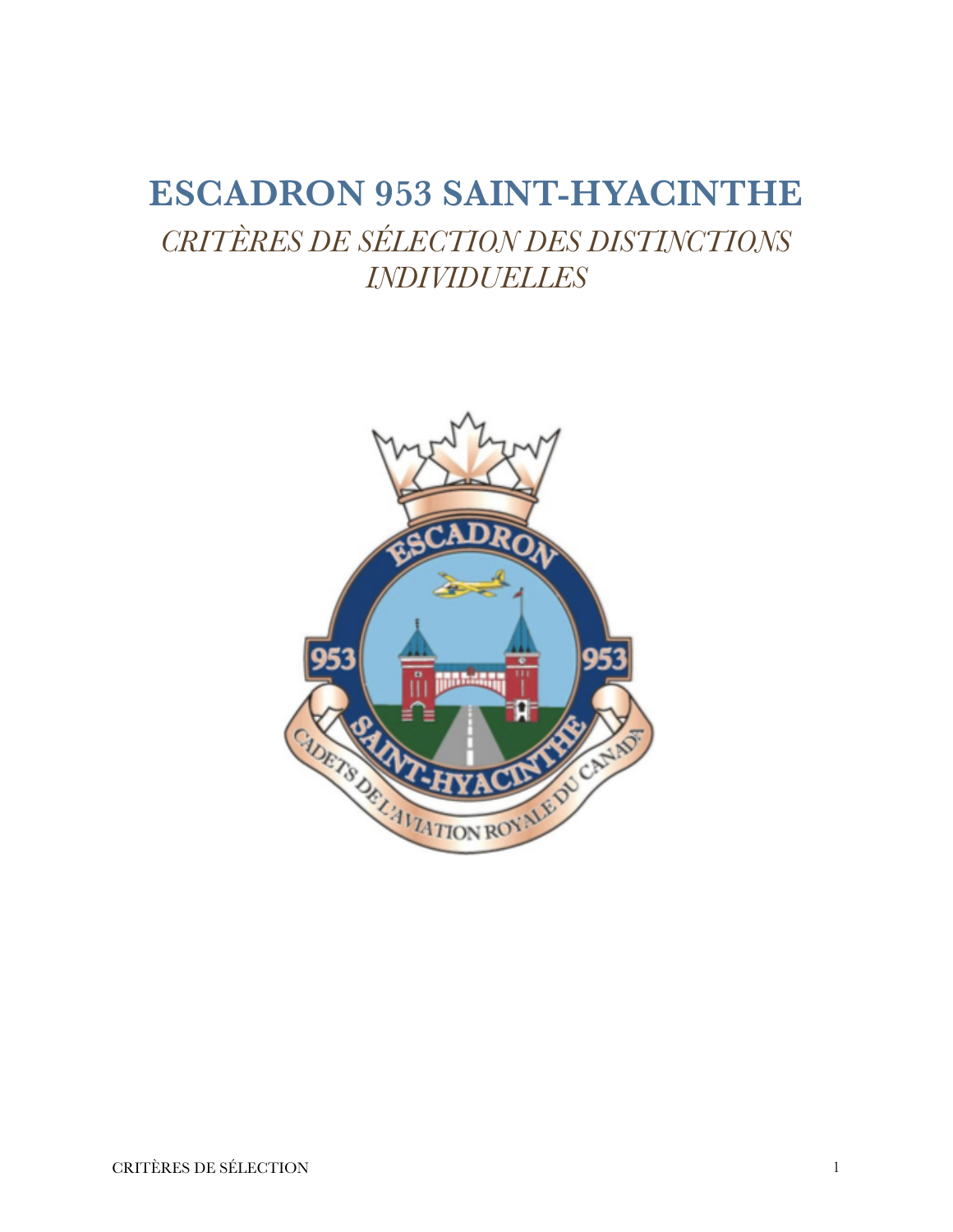| CRITÈRES DE SÉLECTION DES DISTINCTIONS INDIVIDUELLES | $\overline{\phantom{a}}$ |
|------------------------------------------------------|--------------------------|
| TROPHÉE DU NIVEAU UN                                 | 3                        |
| TROPHÉE DU NIVEAU DEUX                               | $\overline{4}$           |
| <b>TROPHÉE DU NIVEAU TROIS</b>                       | 5                        |
| TROPHÉE DU NIVEAU QUATRE                             | 6                        |
| TROPHÉE DU MEILLEUR INSTRUCTEUR                      | $\overline{7}$           |
| TROPHÉE RECRUE DE L'ANNÉE                            | 8                        |
| TROPHÉE DU MEILLEUR SOUS-OFFICIER                    | 9                        |
| TROPHÉE DU MEILLEUR SPORTIF (GARÇON ET FILLE)        | 10                       |
| TROPHÉE DU MEILLEUR CADET DU PELOTON DE PRÉCISION    | 11                       |
| TROPHÉE DE LA MUSIQUE                                | 12                       |
| TROPHÉE DU MEILLEUR TIREUR DE L'UNITÉ                | 13                       |
| TROPHÉE DU MEILLEUR CADET EN SURVIE                  | 14                       |
| TROPHÉE DU CADET INSTRUCTEUR PAR EXCELLENCE          | 15                       |
| TROPHÉE DU BIATHLON                                  | 16                       |
| PLAQUE ROBERT LEDOUX - MEILLEUR IMPLICATION          | 17                       |
| TROPHÉE DU COMMANDANT                                | 18                       |
| MÉDAILLE LORD STRATHCONA                             | 19                       |
| <b>ANNEXE A</b>                                      | 20                       |
| MÉDAILLE D'EXCELLENCE LÉGION ROYALE CANADIENNE       | 22                       |
| <b>ANNEXE B</b>                                      | 23                       |
| MÉDAILLE DE SERVICE ET BARRETTE SUPPLÉMENTAIRE       | 25                       |
| TROPHÉE MEILLEUR PELOTON DE L'ANNÉE                  | 26                       |
| TROPHÉE D'AMÉLIORATION/PERSÉVÉRANCE                  | 27                       |
| TROPHÉE DU MEILLEUR VENDEUR                          | 28                       |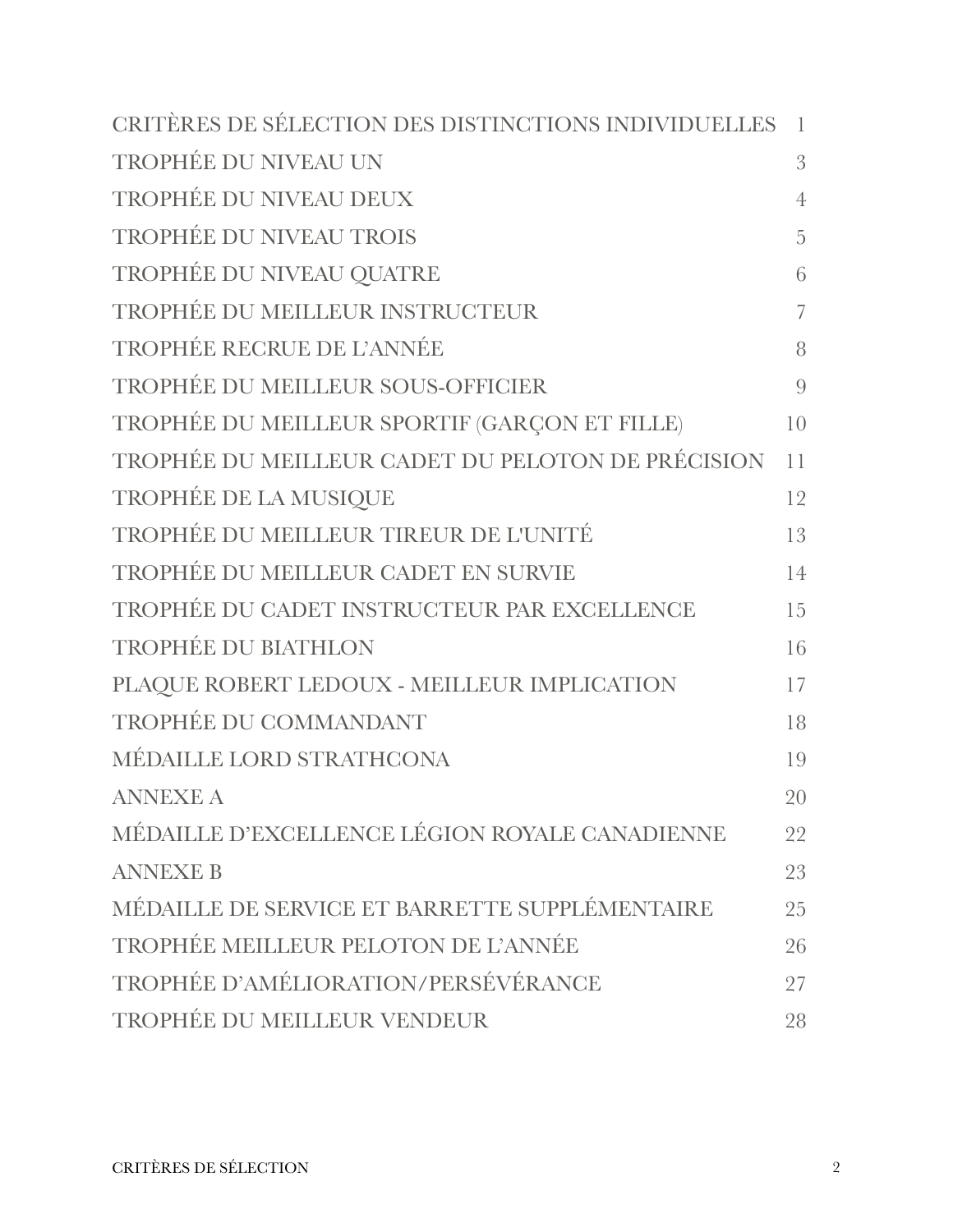### <span id="page-2-0"></span>TROPHÉE DU NIVEAU UN

- TAUX DE PARTICIPATION DE 80 % AUX ACTIVITÉS OBLIGATOIRES;
- RENDEMENT DISCIPLINAIRE EXEMPLAIRE:
- PROGRESSION CONSTANTE;
- A SU MAINTENIR DE BONNES RELATIONS AVEC SES PAIRS ;
- POINTAGE :
	- 2 POINTS PAR PRÉSENCE AUX ACTIVITÉS OBLIGATOIRES;
	- 1 POINT PAR PRÉSENCE AUX ACTIVITÉS COMPLÉMENTAIRES ET OPTIONNELLES;
	- 2 POINTS PAR NOMINATIONS DE CADETS DU MOIS;
	- 4 POINTS RÉCIPIENDAIRE CADETS DU MOIS;
	- 5 POINTS BONNE ACTION;
	- -1 POINT PAR RETARD ADMINISTRATIF;
	- -1 POINT PAR RAPPORT DE PERTE;
	- - 5 POINTS POUR AVERTISSEMENT VERBAL;
	- -10 POINTS AVERTISSEMENT ÉCRIT;
- SÉLECTIONNÉ PAR :
	- LE OU LES RESPONSABLES DU NIVEAU UN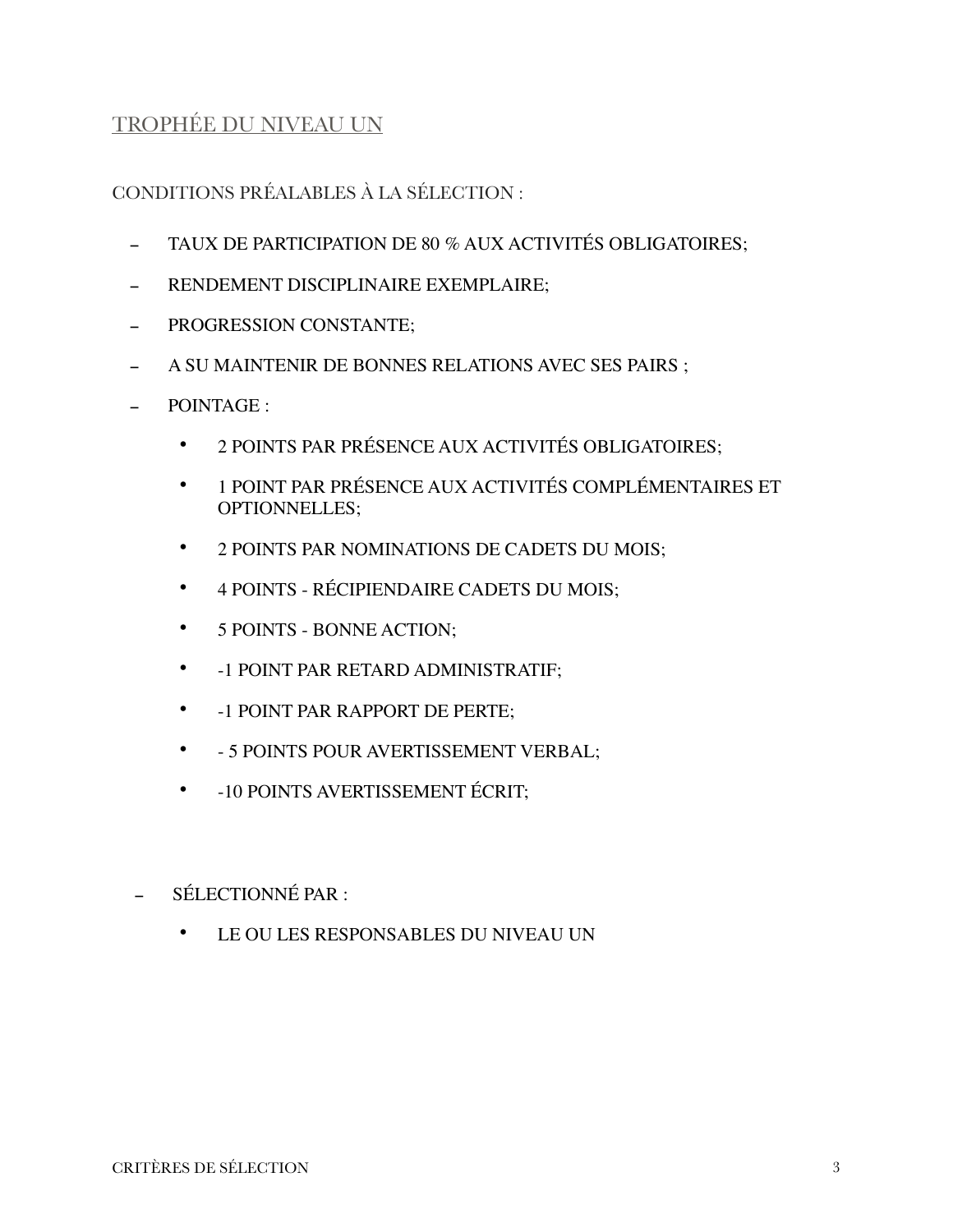## <span id="page-3-0"></span>TROPHÉE DU NIVEAU DEUX

- TAUX DE PARTICIPATION DE 80 % AUX ACTIVITÉS OBLIGATOIRES;
- RENDEMENT DISCIPLINAIRE EXEMPLAIRE;
- PROGRESSION CONSTANTE;
- A SU MAINTENIR DE BONNE RELATION AVEC SES PAIRS;
- POINTAGE :
	- 2 POINTS PAR PRÉSENCE AUX ACTIVITÉS OBLIGATOIRES;
	- 1 POINT PAR PRÉSENCE AUX ACTIVITÉS COMPLÉMENTAIRES ET OPTIONNELLES;
	- 2 POINTS PAR NOMINATION DE CADET DU MOIS;
	- 4 POINTS RÉCIPIENDAIRE CADET DU MOIS;
	- 5 POINTS BONNE ACTION;
	- -1 POINT PAR RETARD ADMINISTRATIF;
	- -1 POINT PAR RAPPORT DE PERTE;
	- - 5 POINTS POUR AVERTISSEMENT VERBAL;
	- -10 POINTS AVERTISSEMENT ÉCRIT;
- SÉLECTIONNÉ PAR : LE OU LES RESPONSABLES DU NIVEAU DEUX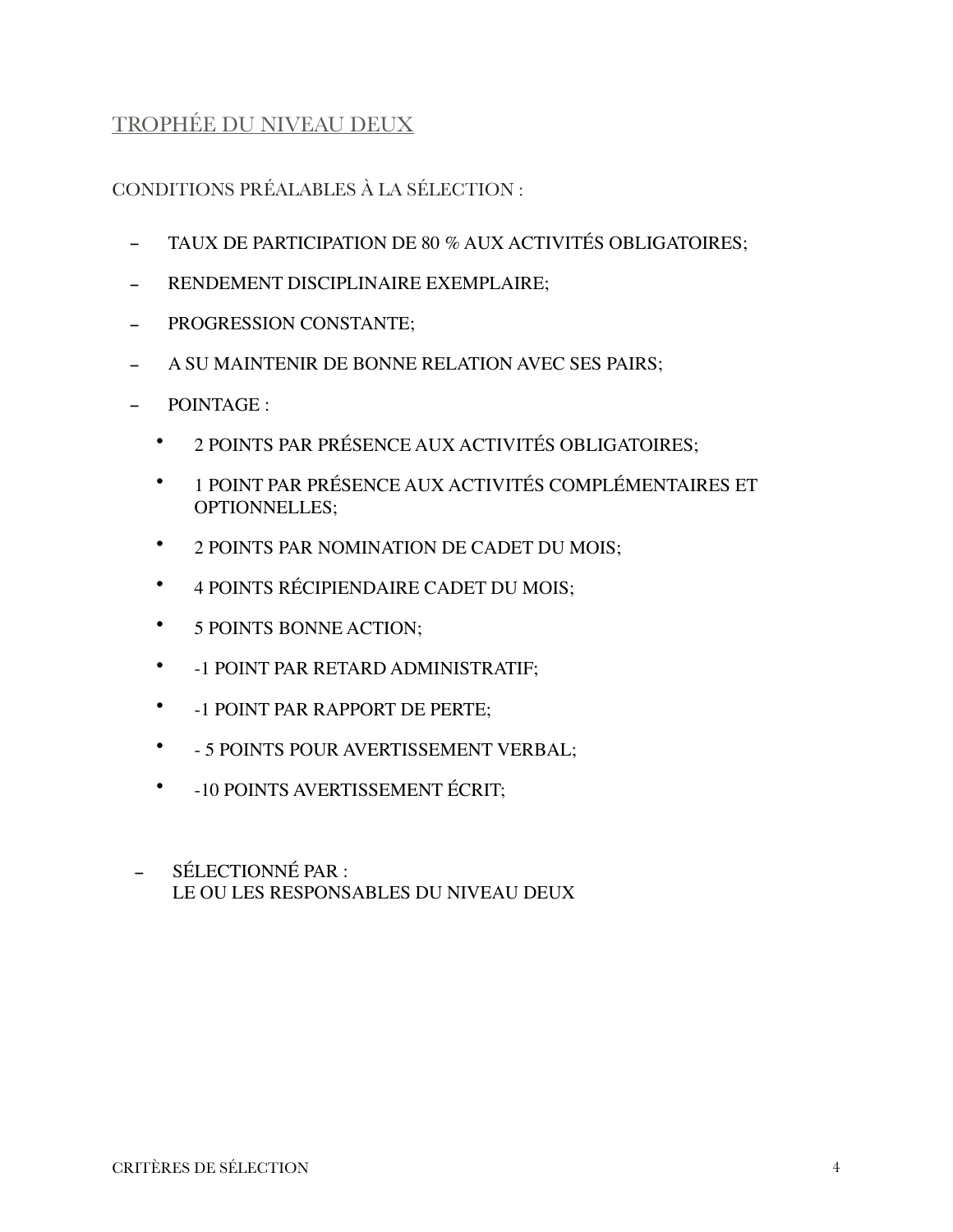### <span id="page-4-0"></span>TROPHÉE DU NIVEAU TROIS

- TAUX DE PARTICIPATION DE 80 % AUX ACTIVITÉS OBLIGATOIRES;
- RENDEMENT DISCIPLINAIRE EXEMPLAIRE:
- PROGRESSION CONSTANTE;
- A SU MAINTENIR DE BONNE RELATION AVEC SES PAIRS;
- A DÉMONTRÉ DE BONNES QUALITÉS DE CHEF;
- POINTAGE :
	- 2 POINTS PAR PRÉSENCE AUX ACTIVITÉS OBLIGATOIRES;
	- 1 POINT PAR PRÉSENCE AUX ACTIVITÉS COMPLÉMENTAIRE ET OPTIONNELLES;
	- 2 POINTS PAR NOMINATION DE CADET DU MOIS;
	- 4 POINTS RÉCIPIENDAIRE CADET DU MOIS;
	- 5 POINTS BONNE ACTION;
	- OREN 303, 308, 309, 322 ET 324 7 POINTS POUR AVOIR RÉUSSI EN ATTEIGNANT LA NORME DÉPASSÉE, 5 POINTS POUR L'AVOIR RÉUSSI SANS DIFFICULTÉ ET 3 POINTS POUR L'AVOIR RÉUSSI AVEC DIFFICULTÉ;
	- -1 POINT PAR RETARD ADMINISTRATIF;
	- -1 POINT PAR RAPPORT DE PERTE;
	- - 5 POINTS POUR AVERTISSEMENT VERBAL;
	- -10 POINTS AVERTISSEMENT ÉCRIT;
- SÉLECTIONNÉ PAR : LE OU LES RESPONSABLES DU NIVEAU TROIS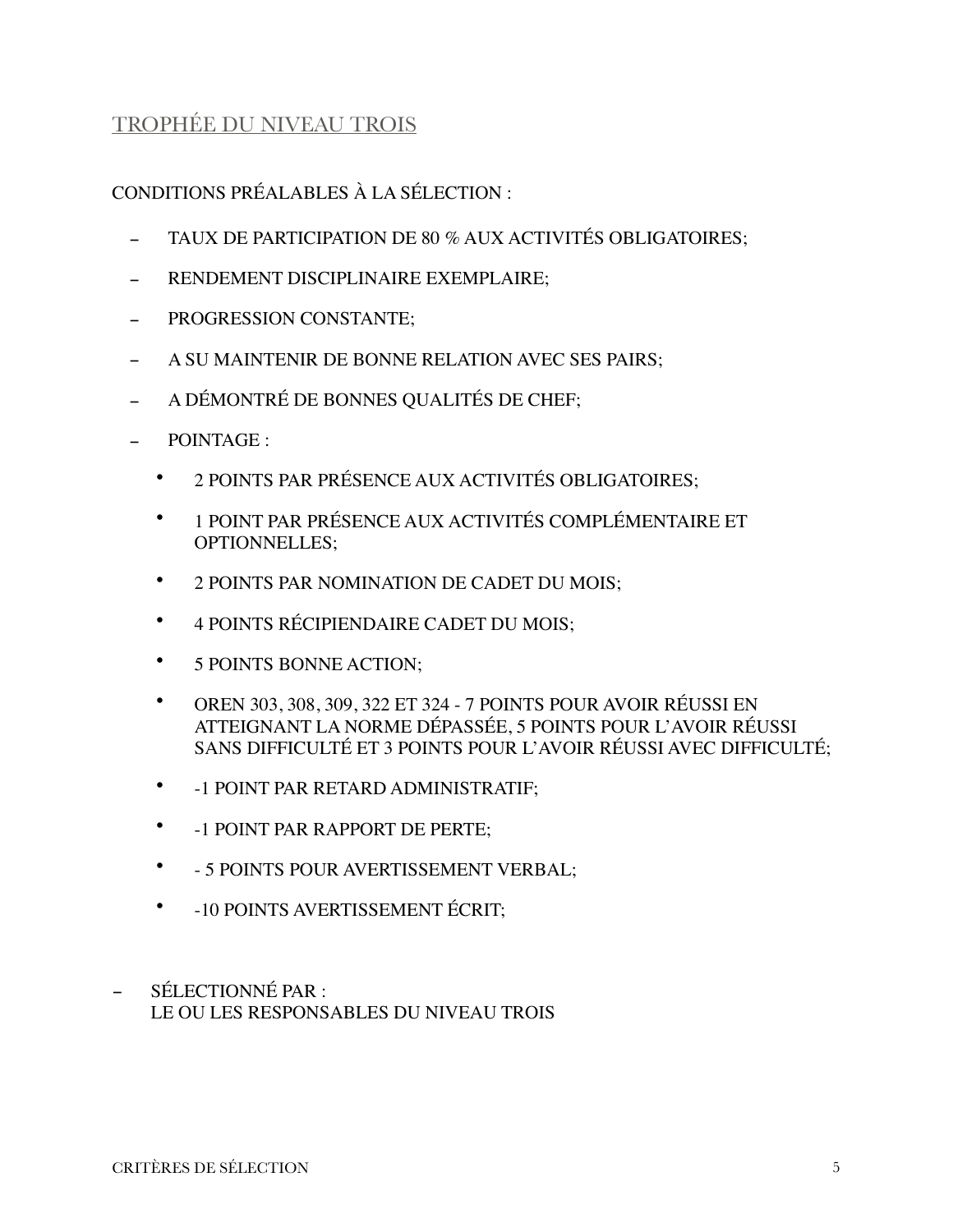### <span id="page-5-0"></span>TROPHÉE DU NIVEAU QUATRE

- TAUX DE PARTICIPATION DE 80 % AUX ACTIVITÉS OBLIGATOIRES;
- RENDEMENT DISCIPLINAIRE EXEMPLAIRE :
- PROGRESSION CONSTANTE;
- A SU MAINTENIR DE BONNE RELATION AVEC SES PAIRS;
- A DÉMONTRÉ DE BONNES QUALITÉS DE CHEF;
- POINTAGE :
	- 2 POINTS PAR PRÉSENCE AUX ACTIVITÉS OBLIGATOIRES;
	- 1 POINT PAR PRÉSENCE AUX ACTIVITÉS COMPLÉMENTAIRE ET OPTIONNELLES;
	- 2 POINTS PAR NOMINATION DE CADET DU MOIS;
	- 4 POINTS RÉCIPIENDAIRE CADET DU MOIS;
	- 5 POINTS BONNE ACTION;
	- OREN 403, 408, 409, 422, 424 ET 426 7 POINTS POUR AVOIR RÉUSSI EN ATTEIGNANT LA NORME DÉPASSÉE, 5 POINTS POUR L'AVOIR RÉUSSI SANS DIFFICULTÉ ET 3 POINTS POUR L'AVOIR RÉUSSI AVEC DIFFICULTÉ;
	- -1 POINT PAR RETARD ADMINISTRATIF;
	- -1 POINT PAR RAPPORT DE PERTE;
	- - 5 POINTS POUR AVERTISSEMENT VERBAL;
	- -10 POINTS AVERTISSEMENT ÉCRIT;
- SÉLECTIONNÉ PAR : LE OU LES RESPONSABLES DU NIVEAU QUATRE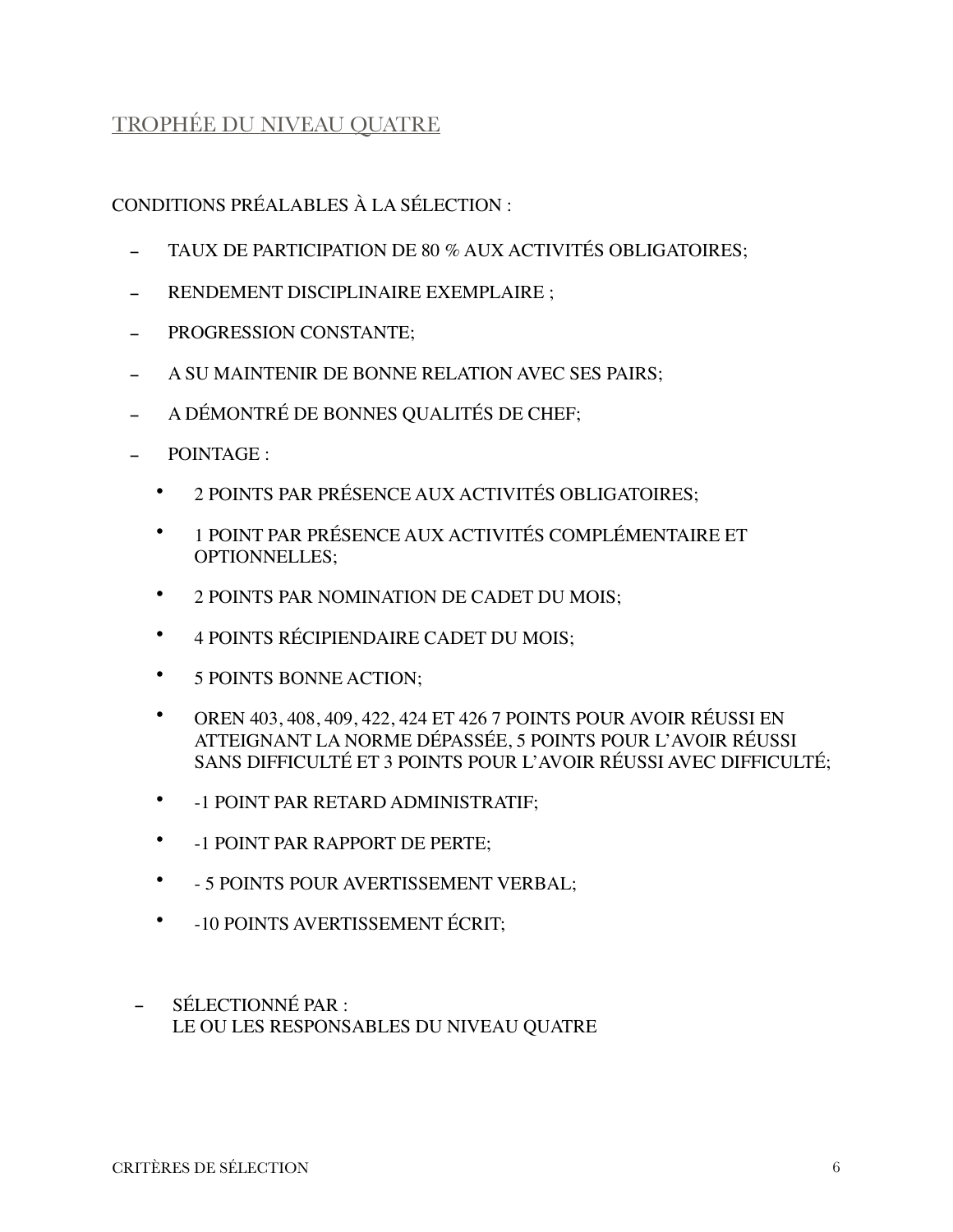## <span id="page-6-0"></span>TROPHÉE DU MEILLEUR INSTRUCTEUR

- TAUX DE PARTICIPATION DE 80 % AUX ACTIVITÉS OBLIGATOIRES;
- RENDEMENT DISCIPLINAIRE EXEMPLAIRE:
- PROGRESSION CONSTANTE;
- A SU MAINTENIR DE BONNE RELATION AVEC SES PAIRS;
- A DÉMONTRÉ DE BONNE QUALITÉ DE CHEF;
- POINTAGE :
	- 2 POINTS PAR PRÉSENCE AUX ACTIVITÉS OBLIGATOIRES;
	- 1 POINT PAR PRÉSENCE AUX ACTIVITÉS COMPLÉMENTAIRES ET OPTIONNELLES;
	- 2 POINTS PAR NOMINATION DE CADET DU MOIS;
	- 4 POINTS RÉCIPIENDAIRE CADET DU MOIS;
	- 5 POINTS BONNE ACTION;
	- OREN 502, 503, 504 ET 509 7 POINTS POUR AVOIR RÉUSSI EN ATTEIGNANT LA NORME DÉPASSÉE, 5 POINTS POUR L'AVOIR RÉUSSI SANS DIFFICULTÉ ET 3 POINTS POUR L'AVOIR RÉUSSI AVEC DIFFICULTÉ;
	- -1 POINT PAR RETARD ADMINISTRATIF;
	- -1 POINT PAR RAPPORT DE PERTE;
	- - 5 POINTS POUR AVERTISSEMENT VERBAL;
	- -10 POINTS AVERTISSEMENT ÉCRIT;
- SÉLECTIONNÉ PAR : L'OFFICIER D'INSTRUCTION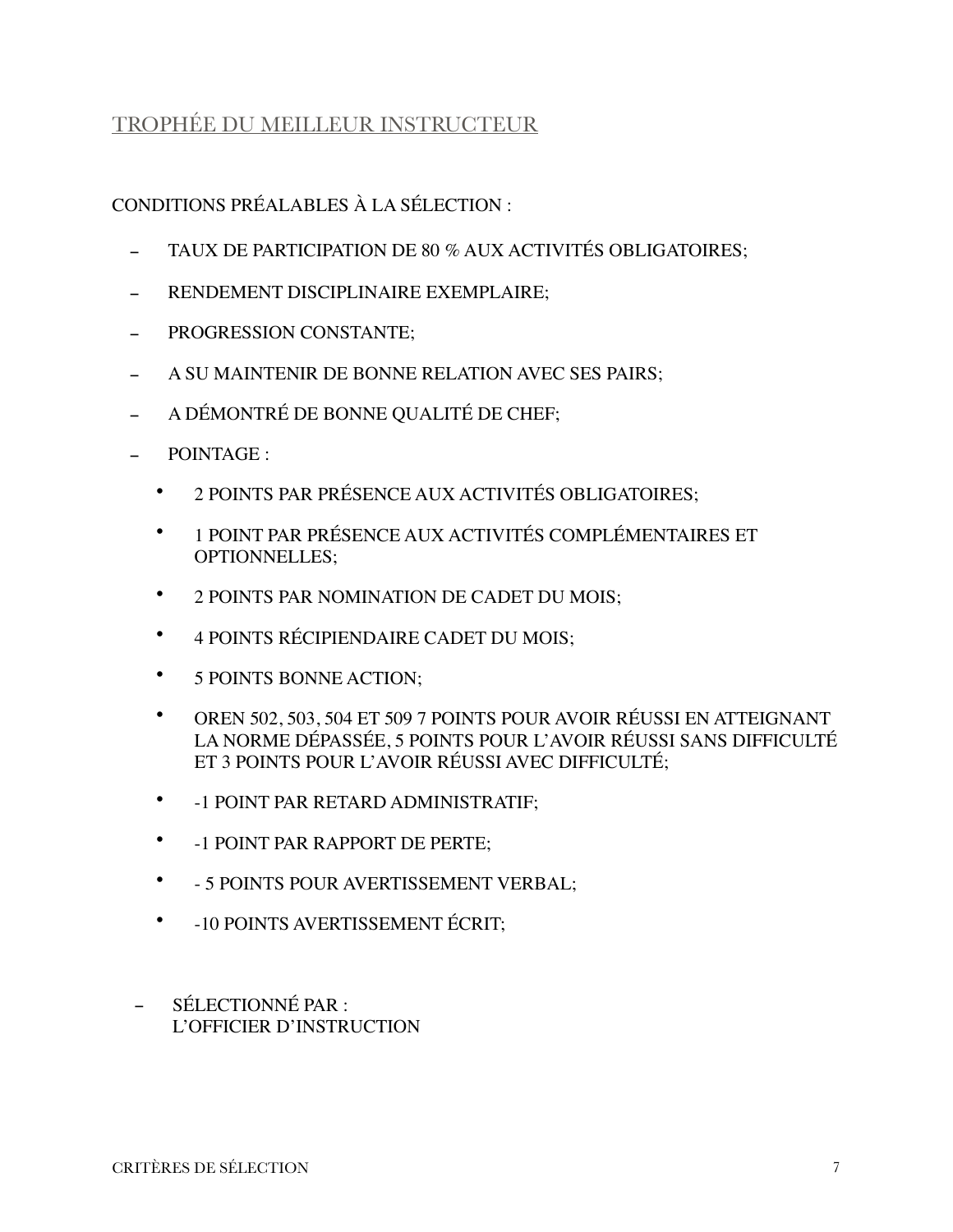## <span id="page-7-0"></span>TROPHÉE RECRUE DE L'ANNÉE

- TAUX DE PARTICIPATION DE 85 % AUX ACTIVITÉS OBLIGATOIRES
- RENDEMENT DISCIPLINAIRE EXEMPLAIRE:
- PROGRESSION CONSTANTE;
- A SU MAINTENIR DE BONNE RELATION AVEC SES PAIRES;
- CADET À SA PREMIÈRE ANNÉE AU CORPS DE CADETS, MAIS IL N'A PAS NÉCESSAIREMENT LE GRADE DE CADET;
- POINTAGE
	- 2 POINTS PAR PRÉSENCE AUX ACTIVITÉS OBLIGATOIRES;
	- 1 POINT PAR PRÉSENCE AUX ACTIVITÉS COMPLÉMENTAIRES ET OPTIONNELLES;
	- 2 POINTS PAR NOMINATIONS DE CADET DU MOIS;
	- 4 POINTS RÉCIPIENDAIRE CADET DU MOIS;
	- 5 POINTS BONNE ACTION;
	- -1 POINT PAR RETARD ADMINISTRATIF;
	- -1 POINT PAR RAPPORT DE PERTE;
	- - 5 POINTS POUR AVERTISSEMENT VERBAL;
	- -10 POINTS AVERTISSEMENT ÉCRIT;
- SÉLECTIONNÉ PAR : L'OFFICIER D'INSTRUCTION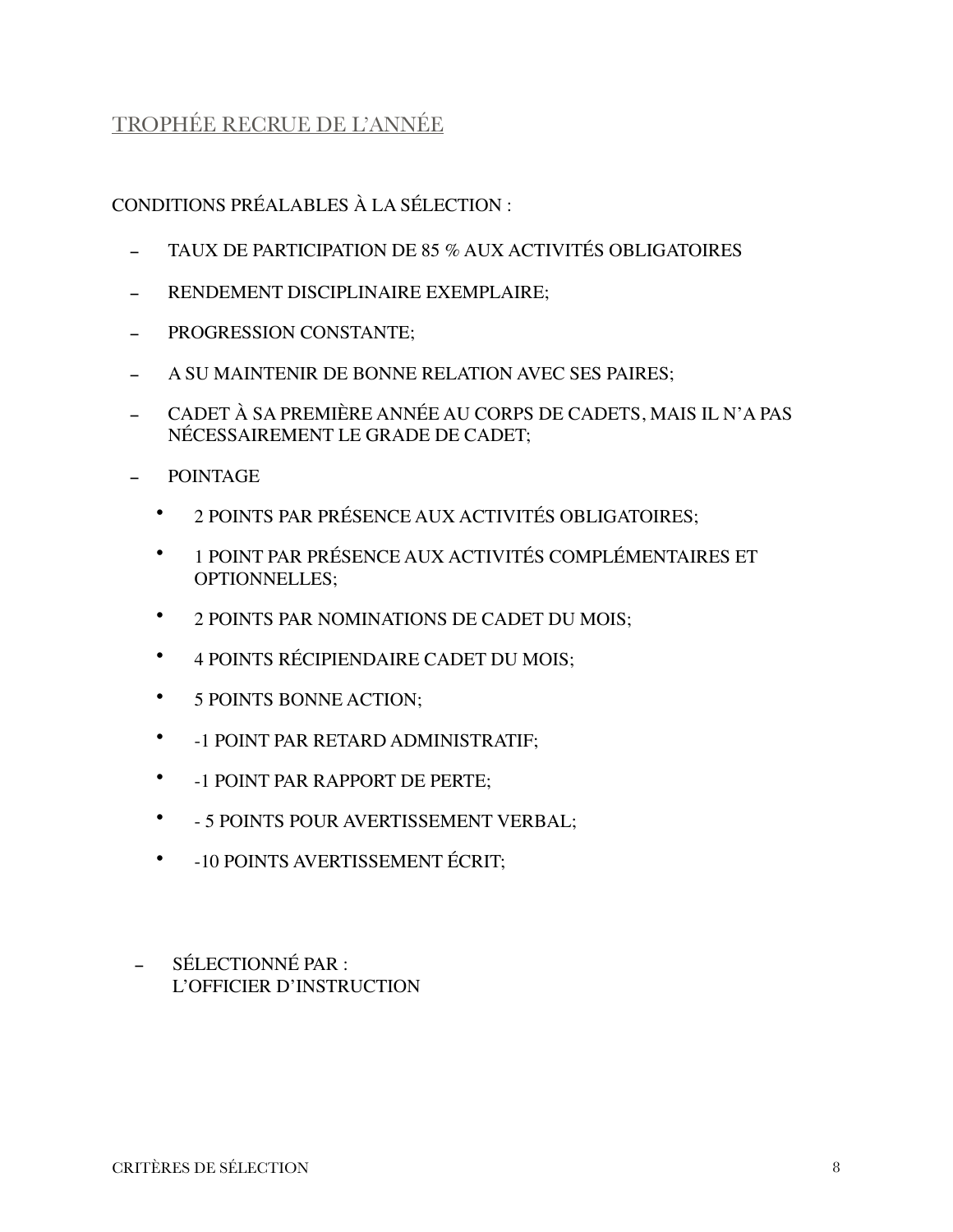### <span id="page-8-0"></span>TROPHÉE DU MEILLEUR SOUS-OFFICIER

- TAUX DE PARTICIPATION DE 85% AUX ACTIVITÉS OBLIGATOIRES, COMPLÉMENTAIRES ET OPTIONNELLES ;
- BONNE DISCIPLINE PERSONNELLE :
	- COMPORTEMENT RESPECT COOPÉRATION
- BON ESPRIT D'ÉQUIPE ;
- ESPRIT D'INITIATIVE ;
- QUALITÉ DE CHEF ;
	- ATTITUDE TENUE SÉRIEUX
- MAINTIEN ET/OU AUGMENTE SON EFFICACITÉ À L'UNITÉ ;
- A SU MAINTENIR DE BONNES RELATIONS AVEC LES AUTRES CADETS DE L'UNITÉ ;
- POINTAGE :
	- 2 POINTS PAR PRÉSENCE AUX ACTIVITÉS OBLIGATOIRES;
	- 1 POINT PAR PRÉSENCE AUX ACTIVITÉS COMPLÉMENTAIRES ET OPTIONNELLES ;
	- 2 POINTS PAR NOMINATION DE CADET DU MOIS;
	- 4 POINTS RÉCIPIENDAIRE CADET DU MOIS;
	- ÉVALUATION DU RENDEMENT DES CADETS-CADRES PAR LE OU LES SUPÉRIEURS IMMÉDIATS  $1^{ER} = 7$  POINTS,  $2^{IÈME} = 5$  POINTS,  $3^{IÈME} = 3$ POINTS
	- 5 POINTS BONNE ACTION;
	- -1 POINT PAR RETARD ADMINISTRATIF;
	- -1 POINT PAR RAPPORT DE PERTE;
	- - 5 POINTS POUR AVERTISSEMENT VERBAL;
	- -10 POINTS AVERTISSEMENT ÉCRIT;
- SÉLECTIONNÉ PAR : COMMANDANT, COMMANDANT-ADJOINT, O.INSTRUCTION ET COMMANDANT DE PELOTON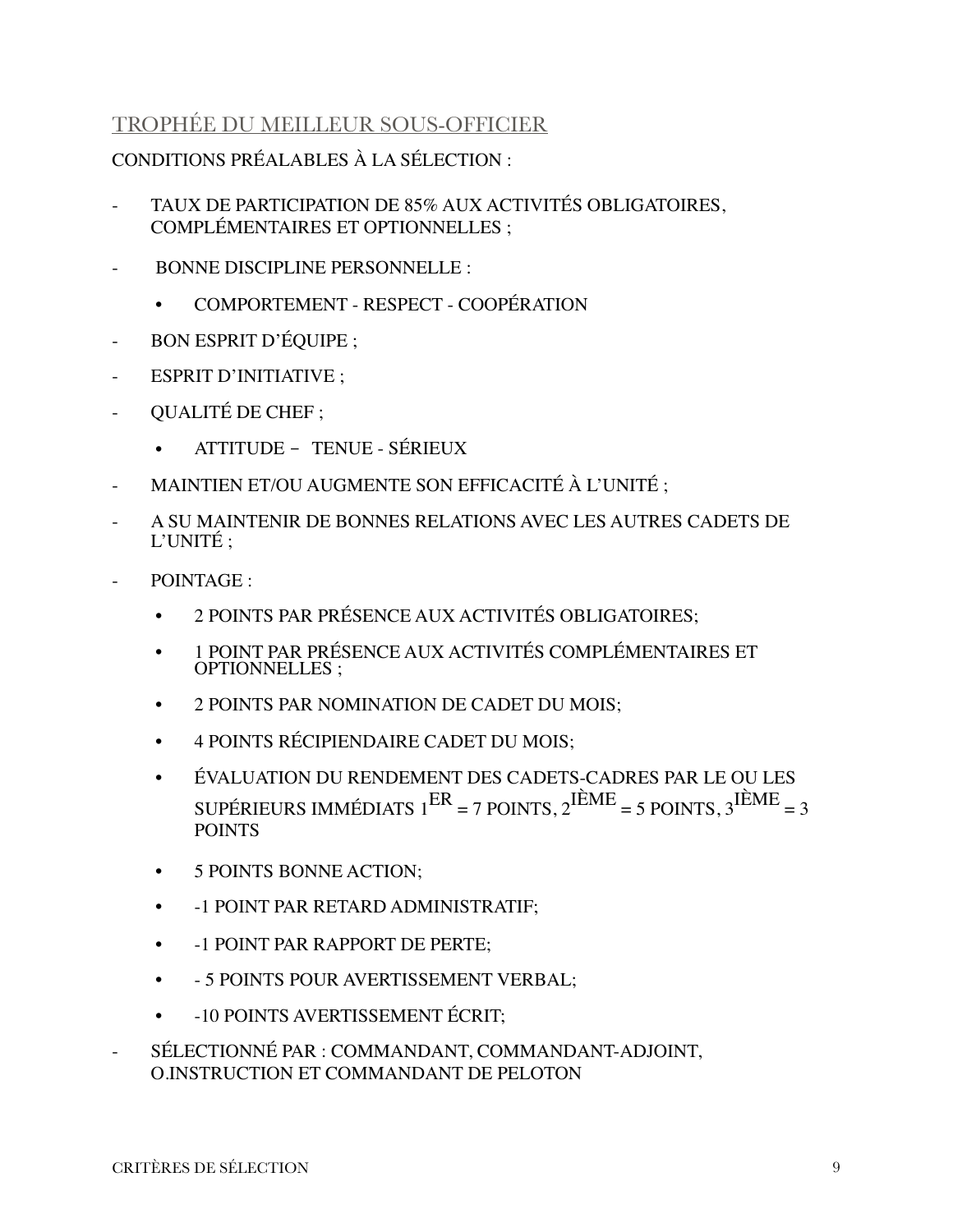### <span id="page-9-0"></span>TROPHÉE DU MEILLEUR SPORTIF (GARÇON ET FILLE)

- PRÉSENCE RÉGULIÈRE LORS DES ACTIVITÉS SPORTIVES À L'ESCADRON ;
- EFFORT CONSTANT APPORTÉ TOUT AU LONG DES ACTIVITÉS SPORTIVES ;
- AVOIR ÉTÉ RÉCIPIENDAIRE DE L'ESPRIT SPORTIF DU MOIS ;
- AVOIR UNE ATTITUDE POSITIVE ;
- AVOIR PARTICIPÉ AU TEST DE CONDITIONNEMENT PHYSIQUE DES CADETS DE L'AIR ;
- POINTAGE :
	- POINTAGE ACCUMULÉ POUR L'ACTIVITÉ DURANT L'ANNÉE, ÉVALUÉ PAR LE OU LES RESPONSABLES DES SPORTS ;
	- 2 POINTS PAR PRÉSENCE AUX ACTIVITÉS SPORTIVES ;
	- 1 POINTS = PARTICIPATION AU NECPC, 3 POINTS = NECPC BRONZE, 5 POINTS = NECPC ARGENT, 7 POINTS = NECPC OR ET 9 POINTS = NECPC EXCELLENCE;
	- 5 POINTS BONNE ACTION;
	- -1 POINT PAR RETARD ADMINISTRATIF;
	- -1 POINT PAR RAPPORT DE PERTE;
	- - 5 POINTS POUR AVERTISSEMENT VERBAL;
	- -10 POINTS AVERTISSEMENT ÉCRIT;
- SÉLECTIONNÉ PAR : LE OU LES RESPONSABLES DES SPORTS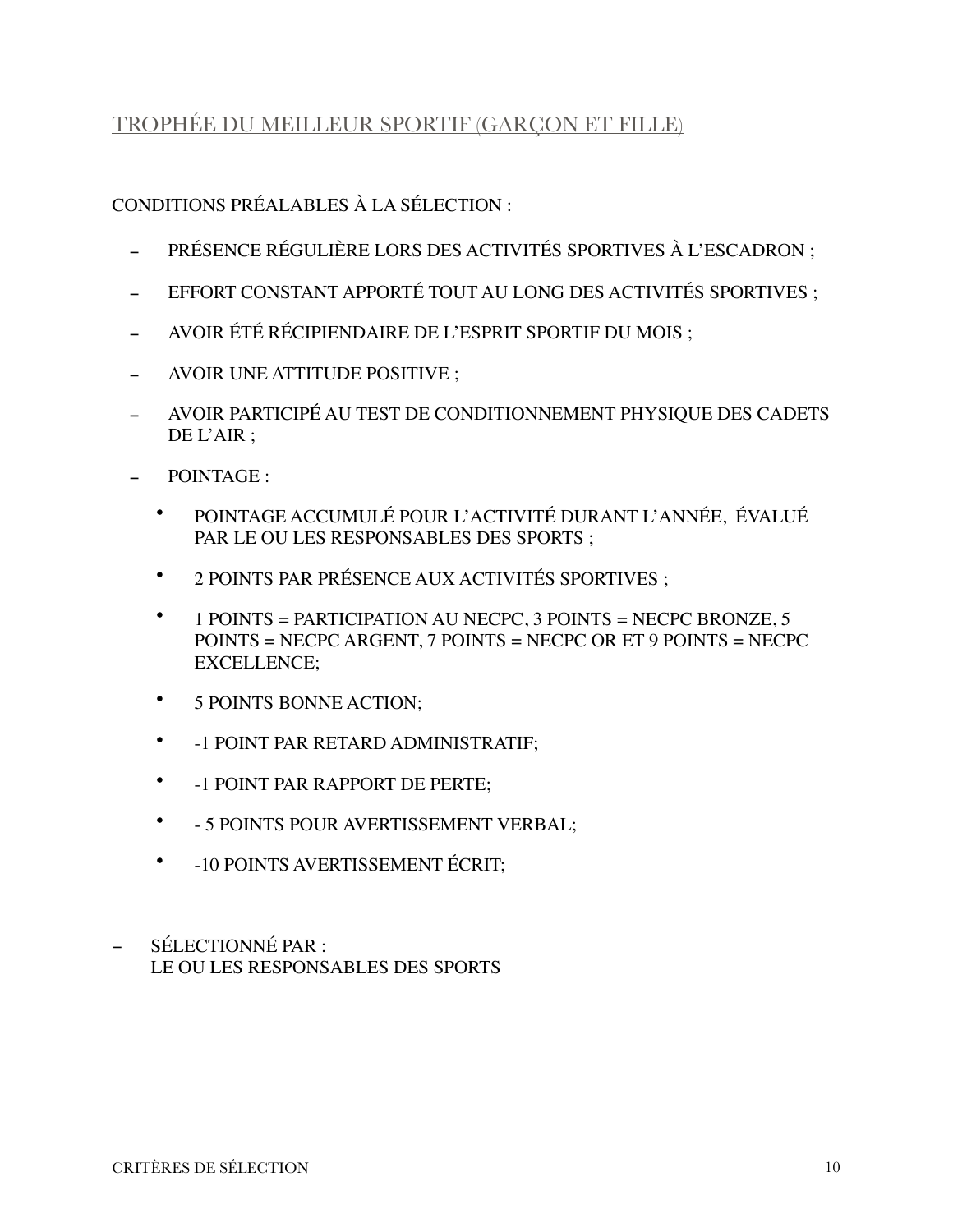# <span id="page-10-0"></span>TROPHÉE DU MEILLEUR CADET DU PELOTON DE PRÉCISION

- PRÉSENCE ASSIDUE ;
- DISCIPLINE PERSONNELLE ;
- EFFICACITÉ ET RENDEMENT ;
- EFFORT ET AMÉLIORATION ;
- TENUE ;
- ESPRIT DE GROUPE ET COOPÉRATION ;
- POINTAGE :
	- 2 POINTS PAR PRÉSENCE AUX PRATIQUES ;
	- 5 POINTS BONNE ACTION;
	- POINTAGE ACCUMULÉ POUR L'ACTIVITÉ DURANT L'ANNÉE, ÉVALUÉ PAR LE OU LES RESPONSABLES DU PELOTON DE PRÉCISION ;
	- -1 POINT PAR RETARD ADMINISTRATIF;
	- -1 POINT PAR RAPPORT DE PERTE;
	- - 5 POINTS POUR AVERTISSEMENT VERBAL;
	- -10 POINTS AVERTISSEMENT ÉCRIT;
- SÉLECTIONNÉ PAR : LE OU LES RESPONSABLES DU PELOTON DE PRÉCISION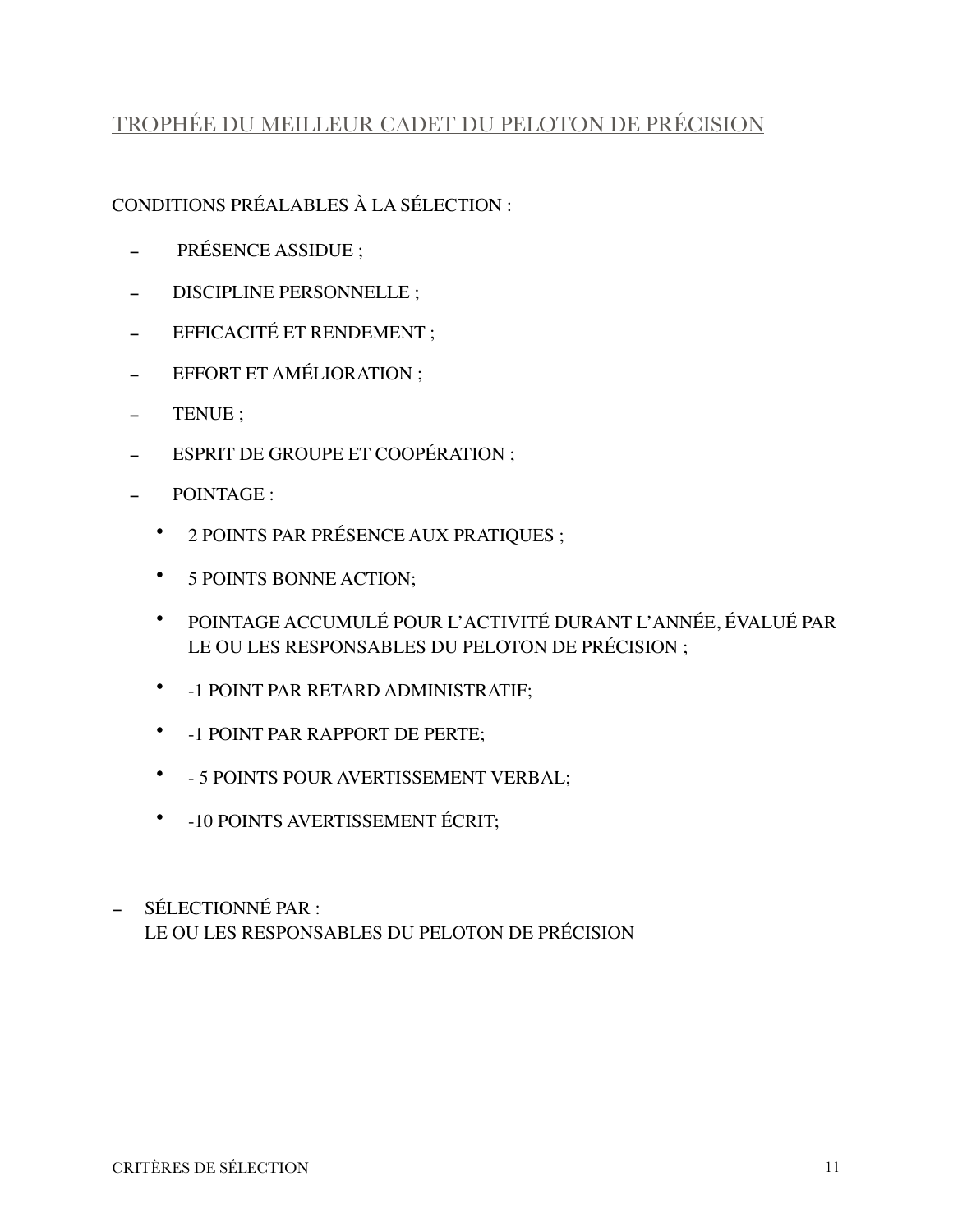### <span id="page-11-0"></span>TROPHÉE DE LA MUSIQUE

- TAUX DE PRÉSENCE DE 85% AU PRATIQUE ;
- MUSICIEN AYANT DÉMONTRÉ DE L'INTÉRÊT TANT PAR SA PRATIQUE PERSONNELLE QU'À L'UNITÉ ;
	- PERSÉVÉRANCE À TRAVAILLER SON INSTRUMENT ;
	- DISCIPLINE PERSONNELLE ;
- POINTAGE :
	- 2 POINTS PAR PRÉSENCE AUX PRATIQUES;
	- POINTAGE ACCUMULÉ POUR L'ACTIVITÉ DURANT L'ANNÉE, ÉVALUÉ PAR LE OU LES RESPONSABLES DE LA MUSIQUE ;
	- QUALIFICATION MUSICALE NIVEAU ÉLÉMENTAIRE = 1 POINT, NIVEAU 1  $= 3$  POINTS, NIVEAU 2 = 5 POINTS, NIVEAU 3 = 7 POINTS, NIVEAU 4 = 9 POINTS ET NIVEAU  $5 = 11$  POINTS:
	- 5 POINTS BONNE ACTION;
	- -1 POINT PAR RETARD ADMINISTRATIF;
	- -1 POINT PAR RAPPORT DE PERTE;
	- - 5 POINTS POUR AVERTISSEMENT VERBALE;
	- -10 POINTS AVERTISSEMENT ÉCRIT;
- SÉLECTIONNÉ PAR : LE OU LES RESPONSABLES DE LA MUSIQUE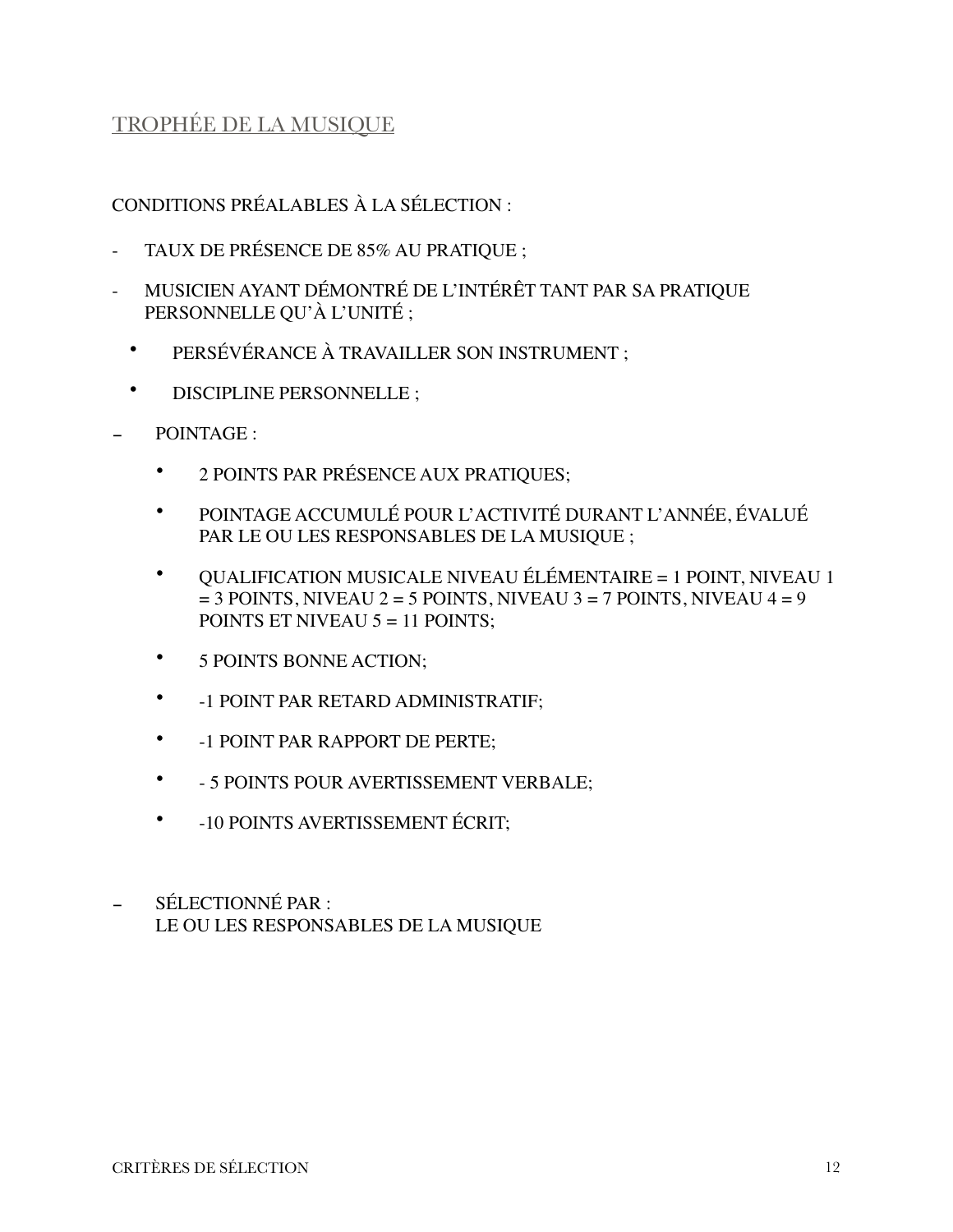### <span id="page-12-0"></span>TROPHÉE DU MEILLEUR TIREUR DE L'UNITÉ

- TAUX DE PRÉSENCE DE 85% AUX PRATIQUES ;
- CADET AYANT CONSERVÉ UNE MOYENNE SUPÉRIEURE À 80 % AU TIR DE PRÉCISION ;
- CADET AYANT CONSERVÉ UNE MOYENNE SUPÉRIEURE À 75 % AU TIR DE PRÉCISION ;
- AVOIR DÉMONTRÉ DE LA MATURITÉ ET DE L'ENTHOUSIASME LORS DES EXERCICES DE TIR ;
- POINTAGE :
	- 2 POINTS PAR PRÉSENCE AUX PRATIQUE;
	- POINTAGE ACCUMULÉ POUR L'ACTIVITÉ DURANT L'ANNÉE, ÉVALUÉ PAR LE OU LES RESPONSABLES DU TIR ;
	- MEILLEUR MOYENNE DE TIR 1ER = 7 POINTS,  $2^{\text{EME}}$  = 5 POINTS ET  $3^{\text{EME}}$  = 3 POINTS ;
	- QUALIFICATION DE TIR TIREUR D'ÉLITE = 1 POINT, TIREUR D'ÉLITE PREMIÈRE CLASSE = 3 POINTS, TIREUR EXPERT = 5 POINTS ET TIREUR  $ÉMÉRITE = 7$  POINTS :
	- 5 POINTS BONNE ACTION;
	- -1 POINT PAR RETARD ADMINISTRATIF;
	- -1 POINT PAR RAPPORT DE PERTE;
	- - 5 POINTS POUR AVERTISSEMENT VERBAL
	- -10 POINTS AVERTISSEMENT ÉCRIT
- SÉLECTIONNÉ PAR : LE OU LES RESPONSABLES DU TIR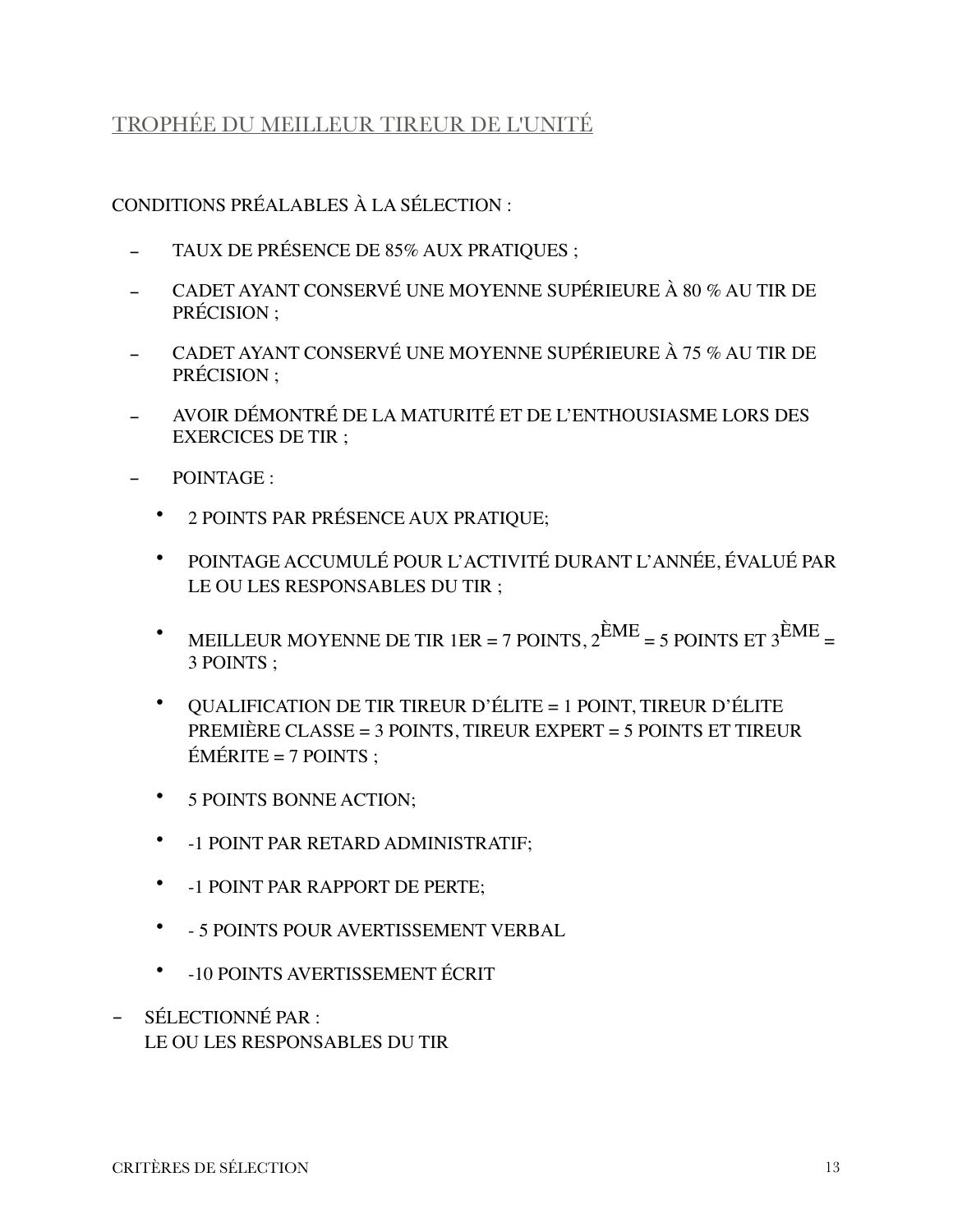### <span id="page-13-0"></span>TROPHÉE DU MEILLEUR CADET EN SURVIE

- EFFORT CONSTANT APPORTÉ TOUT AU LONG DES ACTIVITÉS DE SURVIE ;
- ATTITUDE POSITIVE EN SURVIE POUR ÉQUIPAGE DE VOL ;
- PRÉSENCE LORS DES SURVIES OBLIGATOIRES ;
- POINTAGE :
	- 2 POINTS PAR PRÉSENCE AUX ACTIVITÉS DE SURVIE;
	- 1 POINTS PARTICIPATION AU COMPÉTITION DE SURVIE;
	- POINTAGE ACCUMULÉ POUR L'ACTIVITÉ DURANT L'ANNÉE, ÉVALUÉ PAR LE OU LES RESPONSABLES DES SURVIES;
	- 5 POINTS BONNE ACTION;
	- -1 POINT PAR RETARD ADMINISTRATIF;
	- -1 POINT PAR RAPPORT DE PERTE;
	- - 5 POINTS POUR AVERTISSEMENT VERBAL;
	- 10 POINTS AVERTISSEMENT ÉCRIT;
- SÉLECTIONNÉ PAR : O.INSTRUCTION RESPONSABLE DE NIVEAU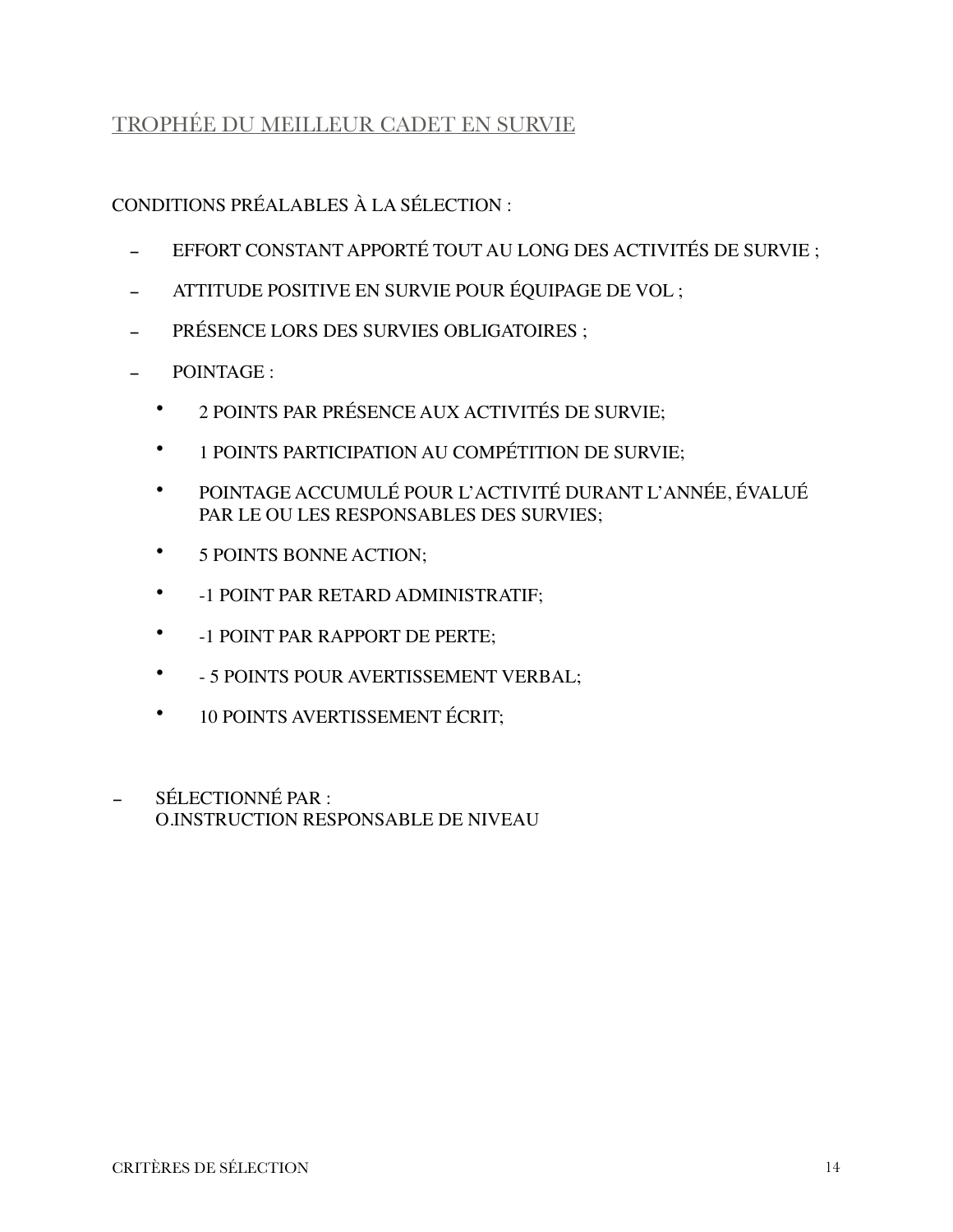### <span id="page-14-0"></span>TROPHÉE DU CADET INSTRUCTEUR PAR EXCELLENCE

- PRÉSENCE RÉGULIÈRE LORS DES ACTIVITÉS OBLIGATOIRES ;
- CONTROLE DE LA CLASSE ;
- TENUE DEVANT LE GROUPE ;
- PLANIFICATION DES COURS ET AIDE VISUELLE ;
- DYNAMISME ;
- MOTIVIATION PERSONNELLE ;
- POINTAGE :
	- 2 POINTS PAR PRÉSENCE AUX PRÉSENCES OBLIGATOIRES;
	- 5 POINTS BONNE ACTION;
	- NORME DÉPASSÉE = 6 POINTS, RÉALISÉE SANS DIFFICULTÉ = 4 POINTS, RÉALISÉE AVEC DIFFICULTÉ = 2, POINTS NON RÉALISÉE = 0 POINTS SEULEMENT LES 2 MEILLEURS ÉVALUATIONS SONT CONSIDÉRÉ
	- -1 POINT PAR RETARD ADMINISTRATIF;
	- -1 POINT PAR RAPPORT DE PERTE;
	- - 5 POINTS POUR AVERTISSEMENT VERBALE;
	- -10 POINTS AVERTISSEMENT ÉCRIT;
- SÉLECTIONNÉ PAR : O.INSTRUCTION RESPONSABLE DE NIVEAU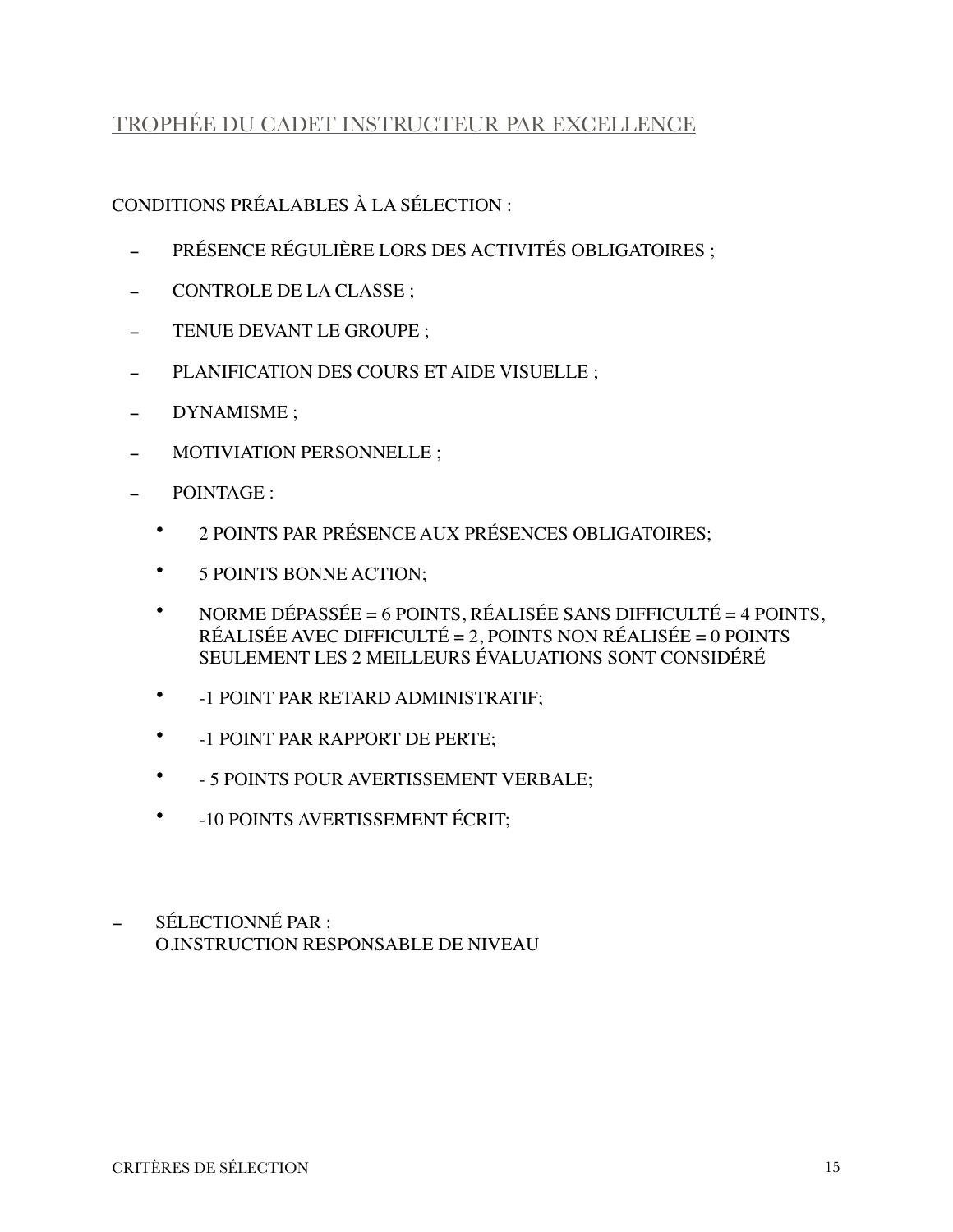# <span id="page-15-0"></span>TROPHÉE DU BIATHLON

- PRÉSENCE RÉGULIÈRE LORS DES PRATIQUES ;
- **EFFORT LORS DES PRATIQUES** ;
- VOLONTÉ DE S'AMÉLIORER ;
- ESPRIT DE CORPS ;
- ATTITUDE POSITIVE ;
- RÉSULTATS EN COMPÉTITION ;
- POINTAGE :
	- 2 POINTS PAR PRÉSENCE AUX PRATIQUES;
	- POINTAGE ACCUMULÉ POUR L'ACTIVITÉ DURANT L'ANNÉE, ÉVALUÉ PAR LE OU LES RESPONSABLES DU BIATHLON ;
	- 5 POINTS BONNE ACTION;
	- -1 POINT PAR RETARD ADMINISTRATIF;
	- -1 POINT PAR RAPPORT DE PERTE;
	- - 5 POINTS POUR AVERTISSEMENT VERBAL;
	- -10 POINTS AVERTISSEMENT ÉCRIT;
- SÉLECTIONNÉ PAR : LE OU LES RESPONSABLES DU BIATHLON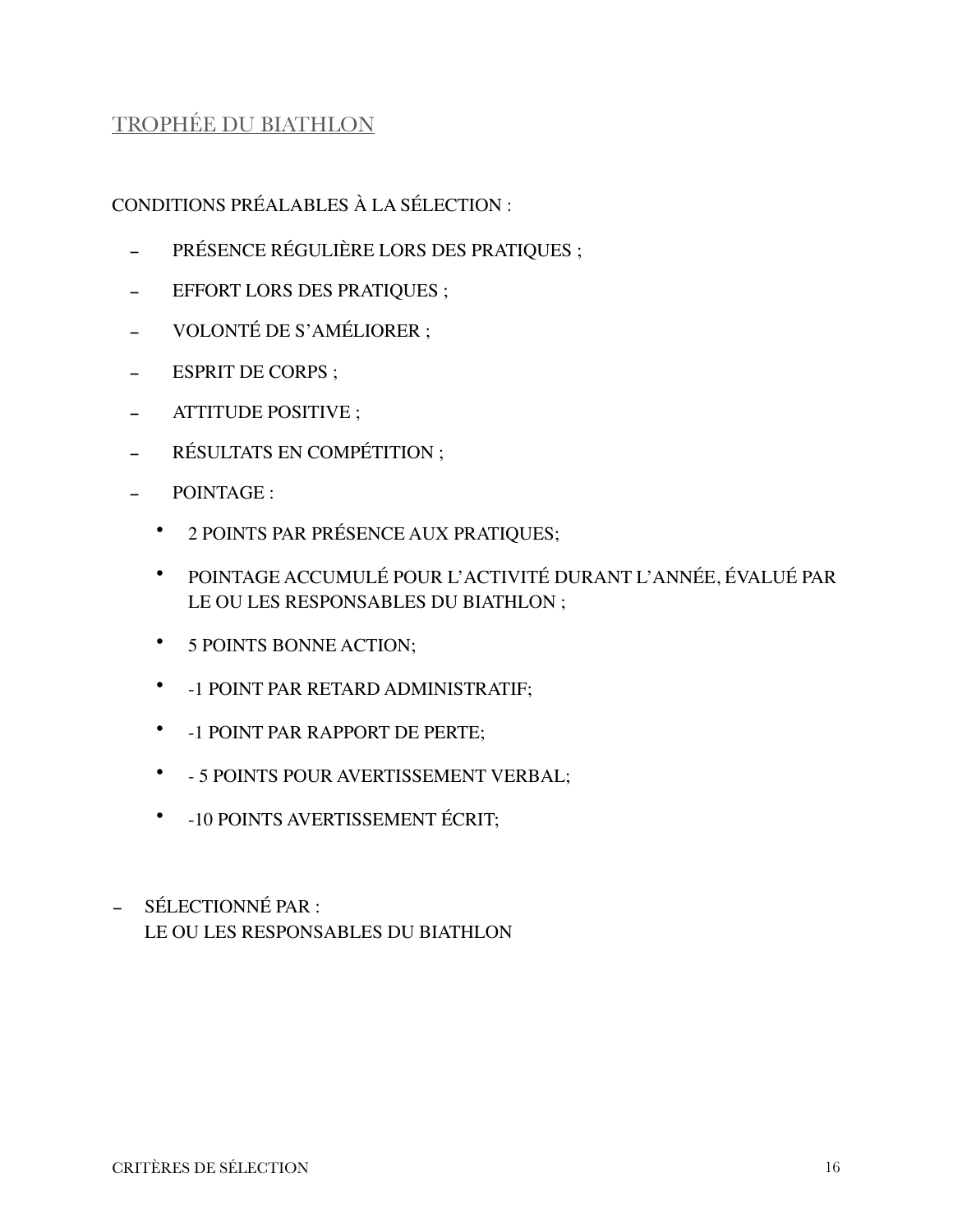### <span id="page-16-0"></span>PLAQUE ROBERT LEDOUX - MEILLEUR IMPLICATION

- REMIS À UN CADET QUI A TRÈS BIEN REPRÉSENTÉ LA MUNICIPALITÉ, LA RÉGION, LA PROVINCE DE PAR SON IMPLICATION EN TANT QUE CADET DE L'ESCADRON 953 SAINT-HYACINTHE ;
- DOIT ÊTRE RECOMMANDÉ PAR SON SUPÉRIEUR ;
- DOIT ÊTRE APPUYÉ PAR 2 AUTRES PERSONNES ;
- NE DOIT PAS AVOIR DE RAPPORT VERBAL OU ÉCRIT ;
- *N.B. CETTE PLAQUE ANNUELLE DOIT ÊTRE RETOURNÉ À L'ESCADRON 953 CHAQUE ANNÉE*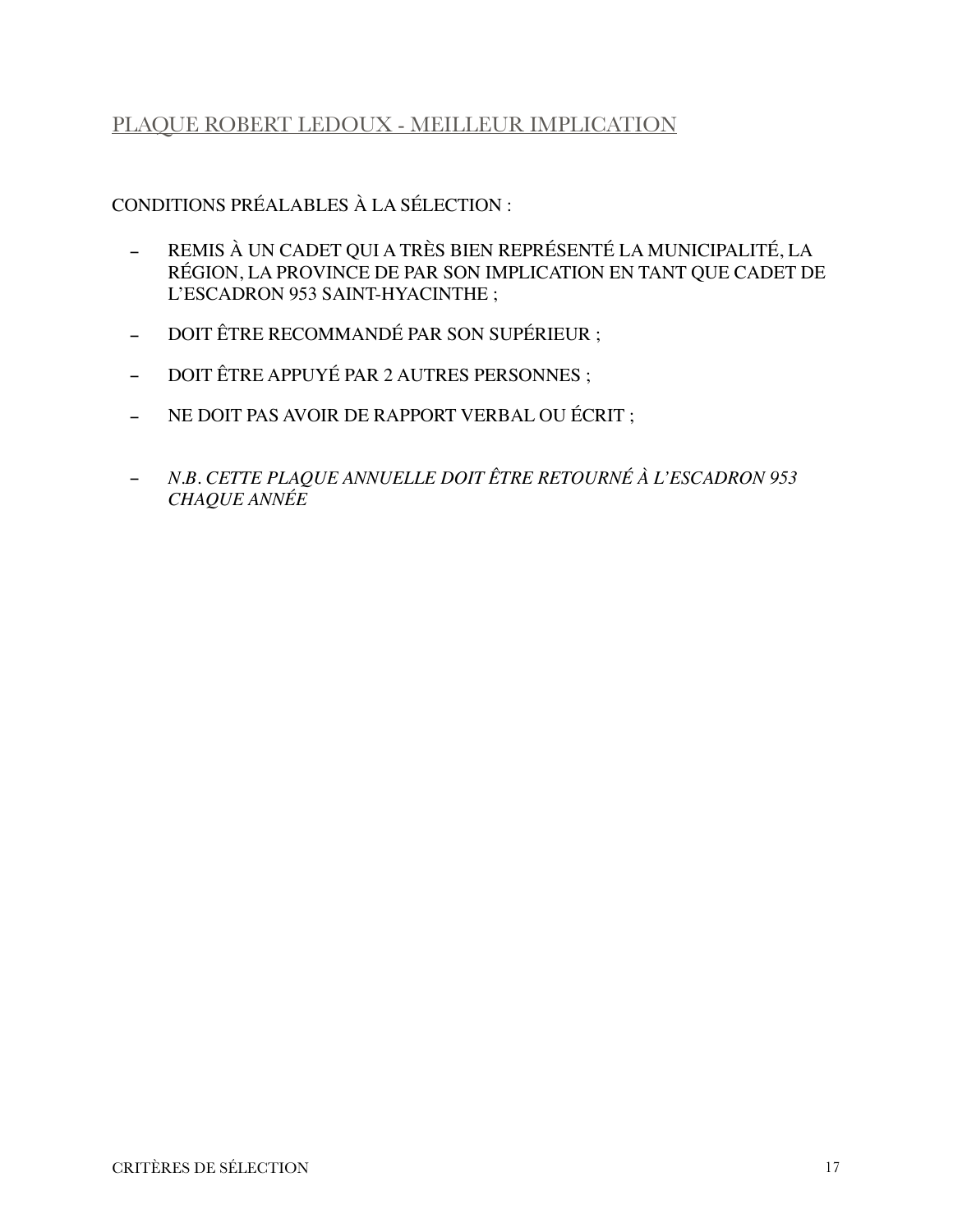# <span id="page-17-0"></span>TROPHÉE DU COMMANDANT

- REMIS À UN CADET, UN MEMBRE DU COMITÉ DE SOUTIEN OU À UN MEMBRE DU PERSONNEL QUI A OFFERT UN RENDEMENT SUPÉRIEUR EN DEHORS DES ATTENTES ET DES TÂCHES NORMALEMENT MISE EN LUI DANS L'ACCOMPLISSEMENT DE SES TÂCHES AU SEIN DE L'ESCADRON 953 DE SAINT-HYACINTHE ;
- DOIT ÊTRE RECOMMANDÉ PAR SON SUPÉRIEUR ;
- DOIT ÊTRE APPUYÉ PAR 2 AUTRES PERSONNES ;
- NE DOIT PAS AVOIR DE RAPPORT VERBAL OU ÉCRIT ;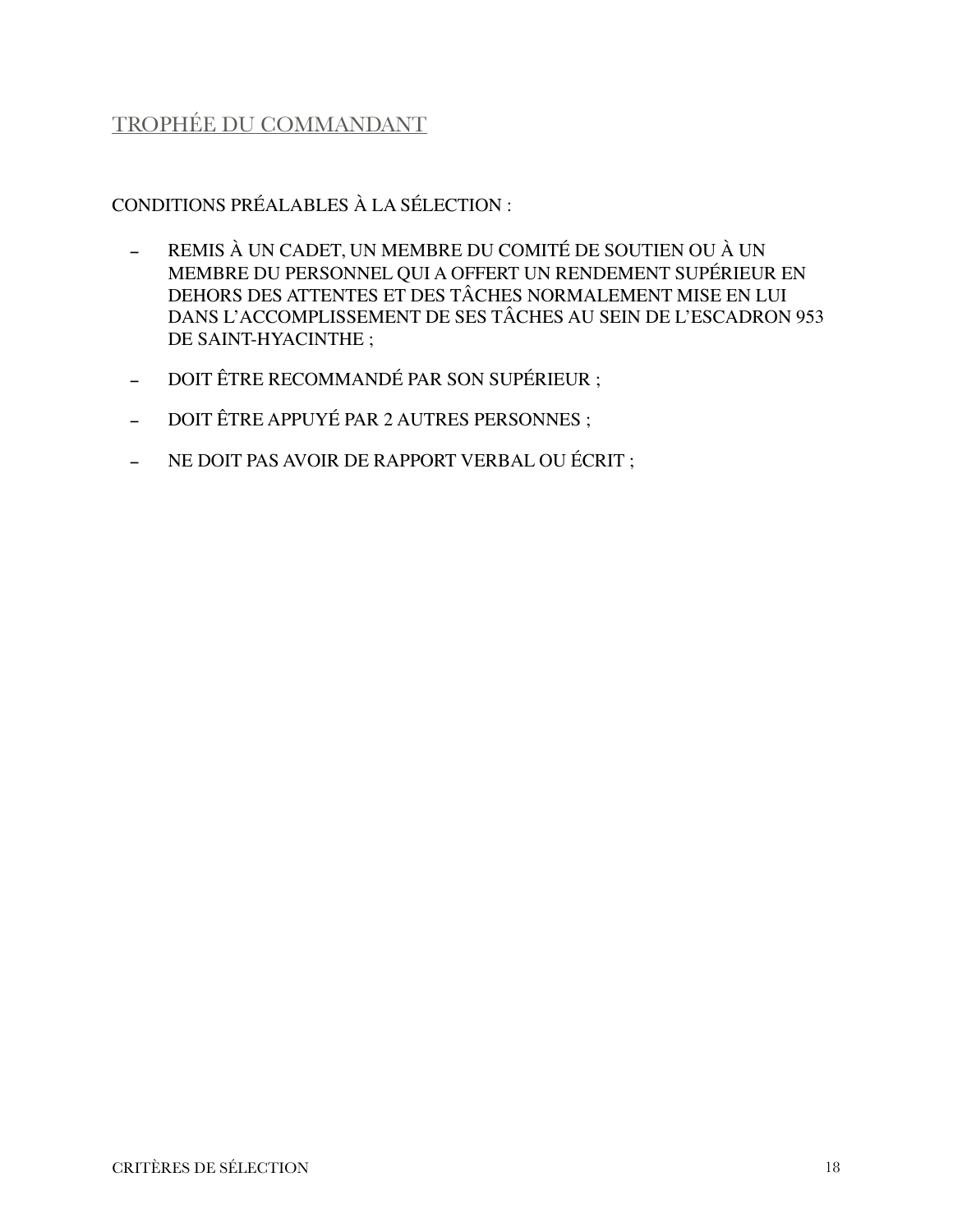### <span id="page-18-0"></span>MÉDAILLE LORD STRATHCONA

- LE RÉCIPIENDAIRE DOIT POSSÉDER UNE PARFAITE CONNAISSANCE DES ACTIVITÉS DU MOUVEMENT DES CADETS;
- AVOIR UN HAUT NIVEAU DE CONDITIONNEMENT PHYSIQUE ;
- ÊTRE QUALIFIÉ NIVEAU TROIS;
- AVOIR RENCONTRÉ TOUTES LES EXIGENCES DU PROGRAMME D'INSTRUCTION OBLIGATOIRE DE L'ESCADRON ET AVOIR ASSISTÉ À UN MINIMUM DE 75 % DES ACTIVITÉS OBLIGATOIRE DE L'ANNÉE DE MISE EN NOMINATION;
- AVOIR RENCONTRÉ TOUTES LES EXIGENCES DU PROGRAMME D'INSTRUCTION FACULTATIF DU CORPS DE CADETS ET AVOIR ASSISTÉ À UN MINIMUM DE 50 % DES ACTIVITÉS DE L'ANNÉE DE MISE EN NOMINATION;
- AVOIR COMPLÉTÉ 3 ANS DANS LES CADETS;
- ÊTRE CONSIDÉRÉ COMME UN CADET EXEMPLAIRE PAR SES PAIRS ET SES SUPÉRIEURS;
- PASSER AVEC SUCCÈS LES ÉTAPES DU COMITÉ DE SÉLECTION DES MÉDAILLES;
- POINTAGE : VOIR ANNEXE A;
- SÉLECTIONNÉ PAR : LE COMITÉ DE SÉLECTION DES MÉDAILLES : - 3 MEMBRES DU PERSONNEL DE L'ESCADRON; - 1 MEMBRE DU COMITÉ DE SOUTIEN; - 1 MEMBRE INDÉPENDANT DE LA COMMUNAUTÉ;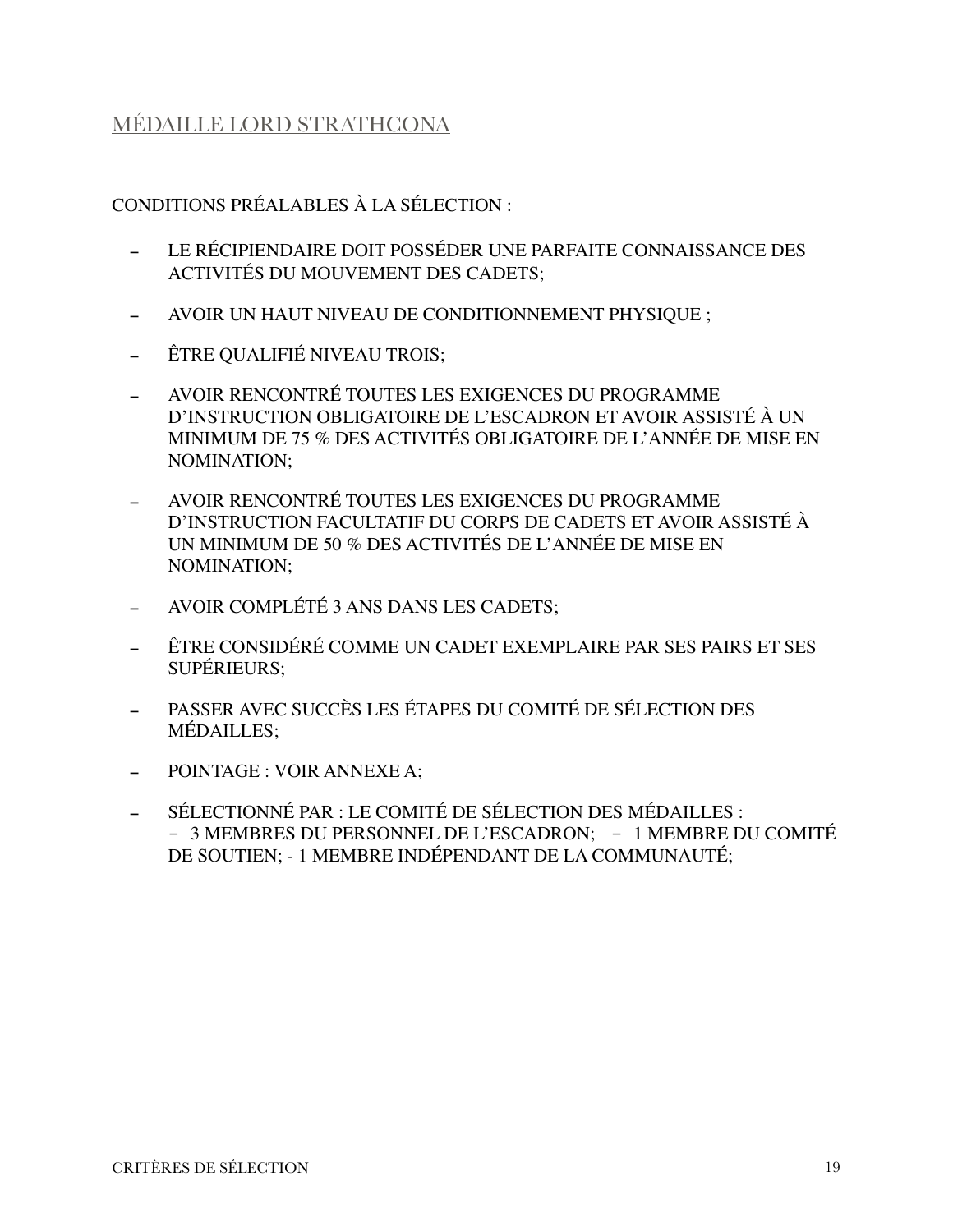# <span id="page-19-0"></span>ANNEXE A

| <b>GRILLE D'ÉVALUATION - ÉTUDE DU DOSSIER</b>                                                        |                                                                                                                                           |                                                                                                           |                                                                                                    |                                                                                                                                                                 |                                                                                                                                                                                    |  |  |  |
|------------------------------------------------------------------------------------------------------|-------------------------------------------------------------------------------------------------------------------------------------------|-----------------------------------------------------------------------------------------------------------|----------------------------------------------------------------------------------------------------|-----------------------------------------------------------------------------------------------------------------------------------------------------------------|------------------------------------------------------------------------------------------------------------------------------------------------------------------------------------|--|--|--|
| <b>SANS OBJET</b>                                                                                    | <b>FAIBLE</b>                                                                                                                             | <b>SOUS LA</b><br><b>MOYENNE</b>                                                                          | DANS LA<br><b>MOYENNE</b>                                                                          | <b>AU-DESSUS DE</b><br>LA MOYENNE                                                                                                                               | <b>OPTIONNEL</b>                                                                                                                                                                   |  |  |  |
| $\overline{0}$                                                                                       | $\mathbf{1}$                                                                                                                              | $\overline{2}$                                                                                            | 3                                                                                                  | $\overline{4}$                                                                                                                                                  | 5                                                                                                                                                                                  |  |  |  |
| CONNAISSANCE GÉNÉRALE DU PROGRAMME DES CADETS                                                        |                                                                                                                                           |                                                                                                           |                                                                                                    |                                                                                                                                                                 |                                                                                                                                                                                    |  |  |  |
| <b>N'A PAS FAIT</b><br><b>D'EXAMEN</b>                                                               | <b>OBTENU UNE</b><br><b>NOTE DE MOINS</b><br>DE 60%                                                                                       | <b>OBTENU UNE</b><br><b>NOTE ENTRE</b><br>60% ET 69%                                                      | <b>OBTENU UNE</b><br><b>NOTE ENTRE</b><br>70% ET 84%                                               | <b>OBTENU UNE</b><br><b>NOTE ENTRE</b><br>85% ET 94%                                                                                                            | <b>OBTENU UNE</b><br><b>NOTE DE PLUS</b><br>DE 95%                                                                                                                                 |  |  |  |
|                                                                                                      |                                                                                                                                           | NIVEAU DE CONDITION PHYSIQUE                                                                              |                                                                                                    |                                                                                                                                                                 |                                                                                                                                                                                    |  |  |  |
| N'A PAS<br>PARTICIPÉ À UNE<br><b>ÉVALUATION</b><br><b>NECPCR</b>                                     | <b>RÉSULTAT</b><br><b>NECPC</b><br><b>PARTICIPATION</b>                                                                                   | RÉSULTAT<br><b>NECPC</b><br><b>BRONZE</b>                                                                 | RÉSULTAT<br><b>NECPC</b><br><b>ARGENT</b>                                                          | RÉSULTAT<br><b>NECPC</b><br><b>OT</b>                                                                                                                           | RÉSULTAT<br><b>NECPC</b><br><b>ESCELLENCE</b>                                                                                                                                      |  |  |  |
|                                                                                                      | NIVEAU ARGENT OU PLUS ET AVOIR COMPLÉTÉ UN MINIMUM DE 3 ANS DANS LES CADETS                                                               |                                                                                                           |                                                                                                    |                                                                                                                                                                 |                                                                                                                                                                                    |  |  |  |
| NE RENCONTRE<br>PAS CE CRITÈRE                                                                       |                                                                                                                                           |                                                                                                           | RENCONTRE CE<br><b>CRITERE</b>                                                                     |                                                                                                                                                                 |                                                                                                                                                                                    |  |  |  |
|                                                                                                      | RENCONTRE TOUTES LES EXIGENCES DU PROGRAMME D'INSTRUCTION OBLIGATOIRE ET A<br>UNE PARTICIPATION DE 75% MINIMUM AUX ACTIVITÉS OBLIGATOIRES |                                                                                                           |                                                                                                    |                                                                                                                                                                 |                                                                                                                                                                                    |  |  |  |
| TAUX PRÉSENCE<br>MOINS DE 50%                                                                        | TAUX PRÉSENCE<br><b>ENTRE 50 ET 59%</b>                                                                                                   | TAUX PRÉSENCE<br><b>ENTRE 60 ET 69%</b>                                                                   | TAUX PRÉSENCE<br><b>ENTRE 70 ET 79%</b>                                                            | TAUX PRÉSENCE<br><b>ENTRE 80 ET 89%</b>                                                                                                                         | TAUX PRÉSENCE<br><b>ENTRE 90 ET</b><br>100%                                                                                                                                        |  |  |  |
|                                                                                                      | DÉCORATIONS ET DISTINCTIONS RÉGIONALES OU NATIONALES                                                                                      |                                                                                                           |                                                                                                    |                                                                                                                                                                 |                                                                                                                                                                                    |  |  |  |
| <b>AUCUNE</b><br><b>DISTINCTION</b>                                                                  | <b>UNE</b><br><b>DISTINCTION</b>                                                                                                          | <b>DEUX</b><br><b>DISTINCTIONS</b>                                                                        | <b>TROIS</b><br><b>DISTINCTIONS</b>                                                                | <b>TROIS</b><br><b>DISTINCTION</b><br><b>OU PLUS AVEC</b><br><b>DISTINCTION</b><br>DANS AU MOINS<br>UN<br>CAS(MÉDAILLE,<br><b>MENTION</b><br>ÉLOGIEUSE,<br>ETC. | <b>TROIS</b><br><b>DISTINCTIONS</b><br><b>OU PLUS AVEC</b><br><b>DISTINCTION</b><br><b>DANS AU MOINS</b><br><b>DEUX CAS</b><br>(MÉDAILLE,<br><b>MENTION</b><br>ÉLOGIEUSE,<br>ETC.) |  |  |  |
|                                                                                                      | DISTINCTION DÉCERNÉES AU NIVEAU DE L'ESCADRON                                                                                             |                                                                                                           |                                                                                                    |                                                                                                                                                                 |                                                                                                                                                                                    |  |  |  |
| <b>AUCUNE</b><br><b>DISTINCTION</b><br><b>DEPUIS SON</b><br><b>ARRIVÉE DANS</b><br><b>LES CADETS</b> | AU MOINS 1<br><b>DISTINCTION</b><br><b>DEPUIS SON</b><br><b>ARRIVÉE DANS</b><br><b>LES CADETS</b>                                         | <b>AU MOINS 2</b><br><b>DISTINCTIONS</b><br><b>DEPUIS SON</b><br><b>ARRIVÉE DANS</b><br><b>LES CADETS</b> | AU MOINS 3<br><b>DISTINCTIONS</b><br><b>DEPUIS SON</b><br><b>ARRIVÉE DANS</b><br><b>LES CADETS</b> | AU MOINS 4<br><b>DISTINCTIONS</b><br><b>DEPUIS SON</b><br><b>ARRIVÉE DANS</b><br><b>LES CADETS</b>                                                              | AU MOINS 5<br><b>DISTINCTION S</b><br><b>DEPUIS SON</b><br><b>ARRIVÉE DANS</b><br>LES CADETS                                                                                       |  |  |  |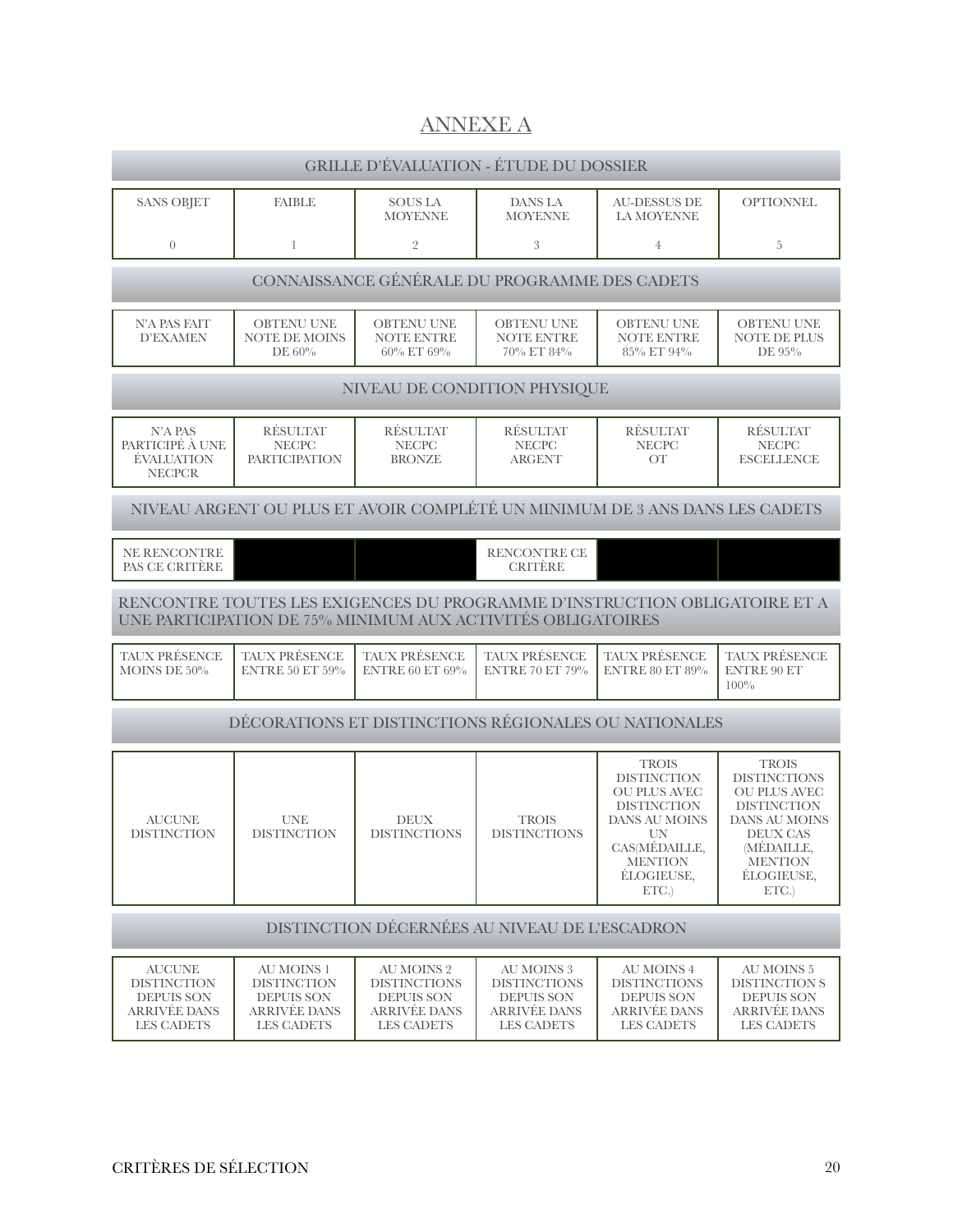#### NOTES DISCIPLINAIRES POSITIVES OU NÉGATIVES AU DOSSIER

| 3 NOTES<br>NÉGATIVES OU<br>PLUS AU<br><b>DOSSIER</b><br>(-3 POINTS) | DEUX NOTES<br>NÉGATIVES AU<br><b>DOSSIER</b><br>$(-2$ POINTS) | <b>UNE NOTE</b><br>NÉGATIVE AU<br><b>DOSSIER</b><br>$(-1$ POINT) | AUCUNE NOTE<br><b>DISCIPLINAIRE</b><br>NEGATIVE OU<br>POSITIVE AU<br><b>DOSSIER</b> | AU MOINS UNE<br>NOTE POSITIVE<br>AU DOSSIER | DEUX NOTES<br>POSITIVES OU<br>PLUS AU<br><b>DOSSIER</b> |  |
|---------------------------------------------------------------------|---------------------------------------------------------------|------------------------------------------------------------------|-------------------------------------------------------------------------------------|---------------------------------------------|---------------------------------------------------------|--|
|                                                                     |                                                               |                                                                  |                                                                                     |                                             |                                                         |  |

#### ÊTRE RECONNU COMME UN MODÈLE PAR SES PAIRS

| AVOIR OBTENU     | AVOIR OBTENU           | AVOIR OBTENU       | AVOIR OBTENU          | AVOIR OBTENU           | AVOIR OBTENU    |
|------------------|------------------------|--------------------|-----------------------|------------------------|-----------------|
| MOINS DE $10\%$  | <b>ENTRE 10 ET 25%</b> | ENTRE 26 ET $40\%$ | $\pm$ ENTRE 41 ET 55% | <b>ENTRE 56 ET 70%</b> | PLUS DE 70% DES |
| <b>DES VOTES</b> | <b>DES VOTES</b>       | <b>DES VOTES</b>   | <b>DES VOTES</b>      | <b>DES VOTES</b>       | VOTES           |

#### AVOIR OBTENU LA RECOMMANDATION DU PERSONNEL

| OBTENU AUCUN<br><b>OTE</b> | OBTENU<br>'OTE | <b><i>\</i> OBTENU 2</b><br><b>TOTES</b> | A OBTENU 3<br>VOTES | A OBTENU<br><b>VOTES</b> | 1PLUS<br>A OBTENU<br>DE 4 VOTES |
|----------------------------|----------------|------------------------------------------|---------------------|--------------------------|---------------------------------|

#### GRILLE D'ÉVALUATION - SECTION RÉPONSE AUX QUESTIONS

| <b>SANS OBJET</b>  | <b>FAIBLE</b>                                                                                                                 | <b>SOUS LA</b><br><b>MOYENNE</b>                                                                                                                                                   | <b>DANS LA</b><br><b>MOYENNE</b><br>3                                                               | <b>AU-DESSUS DE</b><br>LA MOYENNE                                                                                                                                                         | <b>EXCEPTIONNEL</b><br>5                                                                                                                                                                                                                                                                                                                                 |
|--------------------|-------------------------------------------------------------------------------------------------------------------------------|------------------------------------------------------------------------------------------------------------------------------------------------------------------------------------|-----------------------------------------------------------------------------------------------------|-------------------------------------------------------------------------------------------------------------------------------------------------------------------------------------------|----------------------------------------------------------------------------------------------------------------------------------------------------------------------------------------------------------------------------------------------------------------------------------------------------------------------------------------------------------|
| N'A PAS<br>RÉPONDU | N'A PAS<br>RÉPONDU<br><b>CORRECTEMEN</b><br>T À LA<br><b>OUESTION OU A</b><br>TENTÉ DE<br><b>DEVINER LA</b><br><b>RÉPONSE</b> | A RÉPONDU<br><b>CORRECTEMEN</b><br>T À LA<br><b>OUESTION AVEC</b><br><b>OUELQUES</b><br>HÉSITATIONS OU<br><b>MANQUE DE</b><br><b>COHÉRENCE OU</b><br>DE CERTAINS<br><b>DÉTAILS</b> | A RÉPONDU<br><b>CORRECTEMEN</b><br>TÀ LA<br><b>OUESTION DE</b><br><b>FACON CLAIRE</b><br>ET CONCISE | A RÉPONDU<br><b>CORRECTEMEN</b><br>T À LA<br><b>QUESTION DE</b><br><b>FACON CLAIRE</b><br>ET CONCISE, LA<br><b>RÉFLEXION EST</b><br><b>COHÉRENTE</b><br><b>AVEC LA</b><br><b>OUESTION</b> | A RÉPONDU<br><b>CORRECTEMEN</b><br>T À LA<br><b>QUESTION AVEC</b><br><b>CONFIANCE ET</b><br>DE FACON<br><b>CLAIRE ET</b><br>CONCISE, LA<br><b>RÉFLEXION EST</b><br><b>COHÉRENTE</b><br><b>AVEC LA</b><br><b>QUESTION ET, LE</b><br>CAS ÉCHÉANT,<br>DÉNOTE UN<br>ESPRIT D'ÉQUIPE<br>OU D'UNITÉ<br>PLUTÔT QU'UNE<br><b>ATTITUDE</b><br><b>ÉGOCENTRIOUE</b> |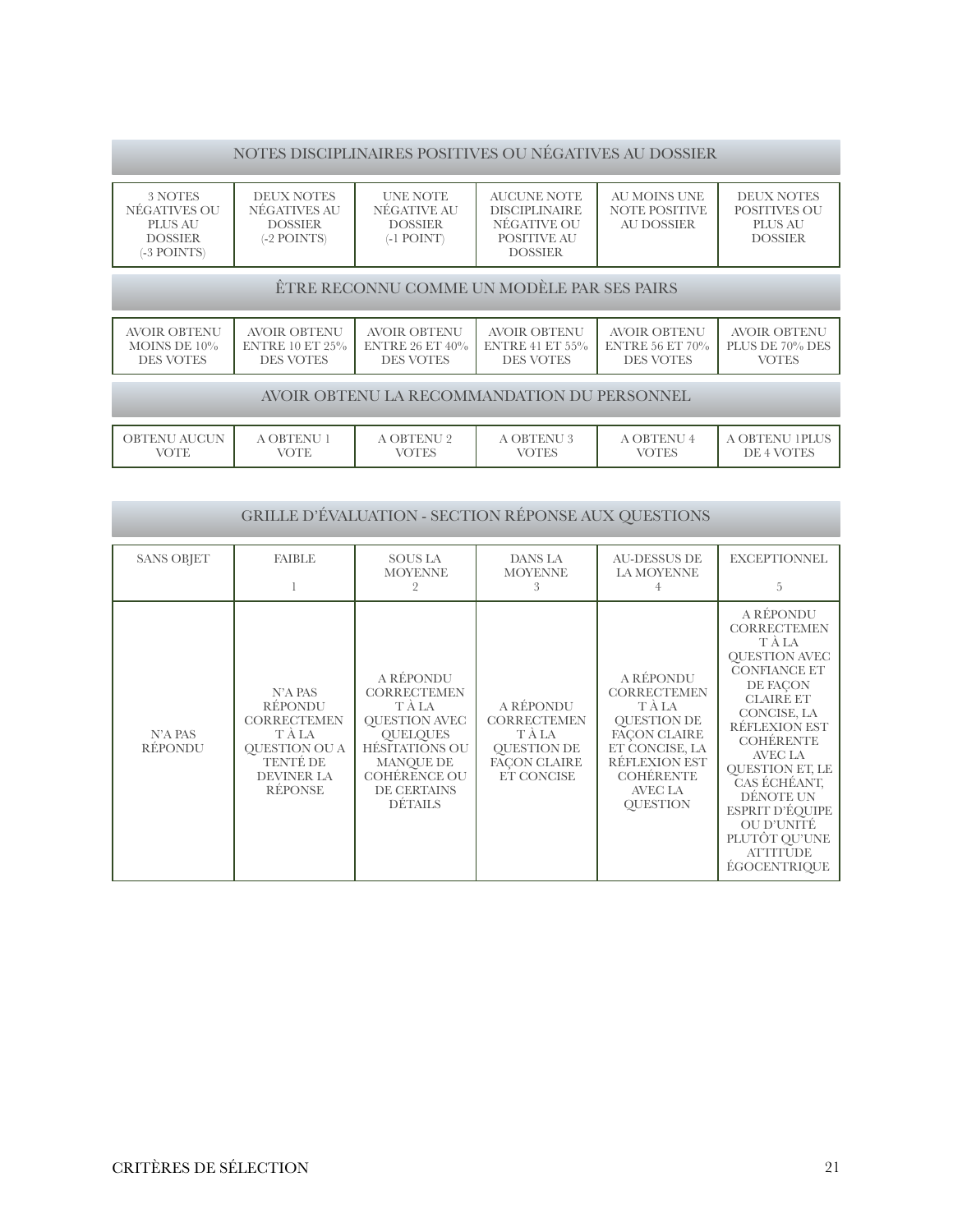### <span id="page-21-0"></span>MÉDAILLE D'EXCELLENCE LÉGION ROYALE CANADIENNE

- LE RÉCIPIENDAIRE DOIT POSSÉDER UNE PARFAITE CONNAISSANCE DES ACTIVITÉS DU MOUVEMENT DES CADETS;
- AVOIR PARTICIPÉ À UN MINIMUM DE 3 ACTIVITÉS COMMUNAUTAIRES EN PLUS DE CELLES ORGANISÉES PAR L'ESCADRON;
- AVOIR RENCONTRÉ TOUTES LES EXIGENCES DU PROGRAMME D'INSTRUCTION OBLIGATOIRE DE L'ESCADRON ET AVOIR ASSISTÉ À UN MINIMUM DE 75 % DES ACTIVITÉS OBLIGATOIRE DE L'ANNÉE DE MISE EN NOMINATION;
- AVOIR RENCONTRÉ TOUTES LES EXIGENCES DU PROGRAMME D'INSTRUCTION FACULTATIF DE L'ESCADRON ET AVOIR ASSISTÉ À UN MINIMUM DE 50 % DES ACTIVITÉS DE L'ANNÉE DE MISE EN NOMINATION;
- ÊTRE CONSIDÉRÉ COMME UN CADET EXEMPLAIRE PAR SES PAIRS;
- LES CADETS DEVRONT ÉCRIRE UNE LETTRE EN EXPLIQUANT COMMENT ILS ONT REHAUSSÉS LE STANDARD DU CORPS DE CADETS EN ABORDANT LES SUJETS SUIVANTS :
	- SA COOPÉRATION AVEC SES PAIRS ET SUBORDONNÉS ;
	- SA CAMARADERIE ;
	- L'ENCOURAGEMENT À LA BIENVEILLANCE ET AU BON MORAL AU SEIN DE L'ESCADRON;
	- LA FORMATION DE L'IDENTITÉ DU GROUPE ET DE LA ;
	- SON APPUI ET L'AIDE APPORTÉ AUX AUTRES MEMBRES DE L'ESCADRON
	- SON IMPLICATION AUPRÈS DE LA COMMUNAUTÉ LOCALE;
- PASSER AVEC SUCCÈS LES ÉTAPES DU COMITÉ DE SÉLECTION DES MÉDAILLES;
- POINTAGE : VOIR ANNEXE B;
- SÉLECTIONNÉ PAR : LE COMITÉ DE SÉLECTION DES MÉDAILLES : 3 MEMBRES DU PERSONNEL DE L"ESCADRON; 1 MEMBRE DU COMITÉ DE SOUTIEN; 1 MEMBRE INDÉPENDANT DE LA COMMUNAUTÉ;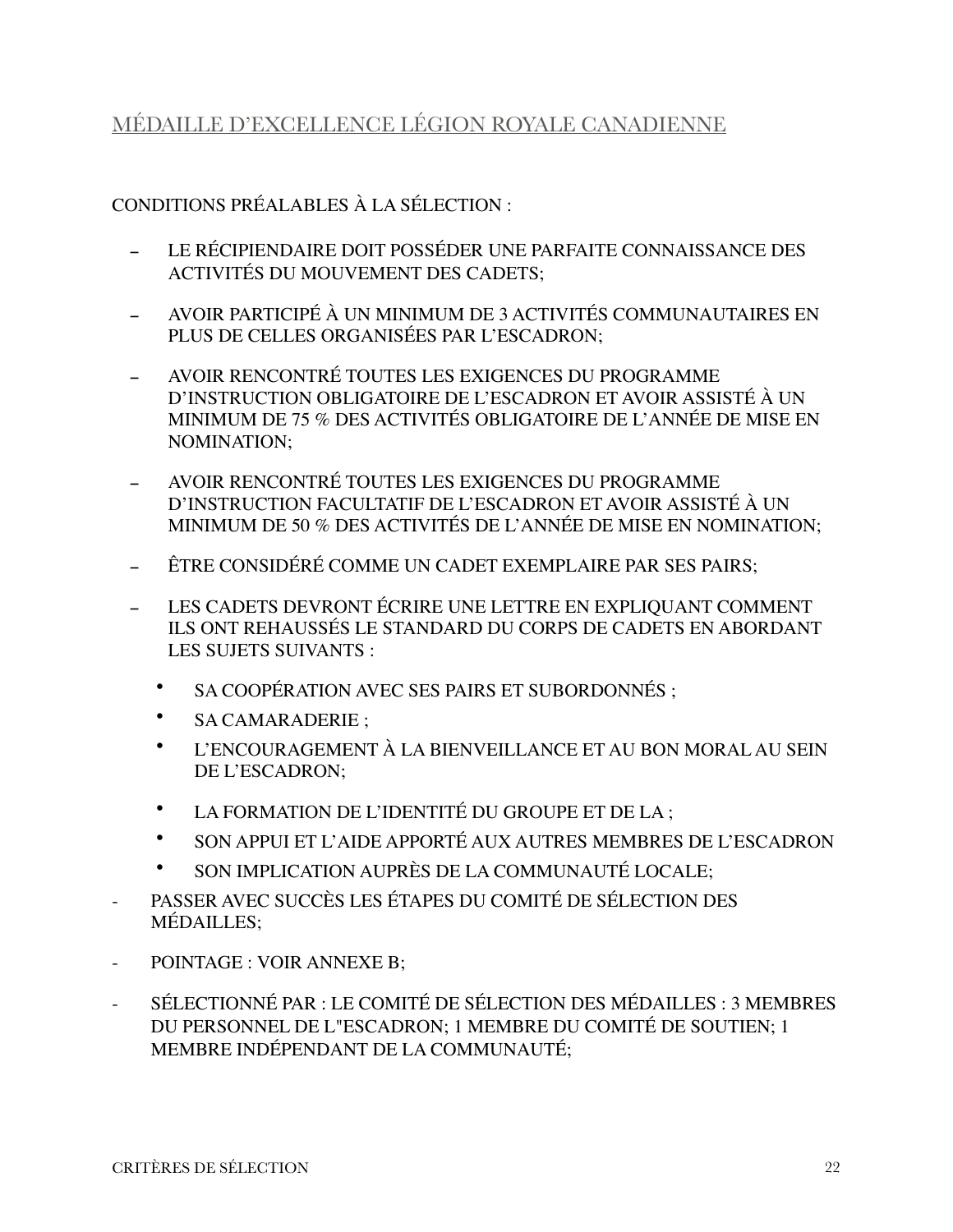### <span id="page-22-0"></span>ANNEXE B

| <b>GRILLE D'ÉVALUATION - ÉTUDE DU DOSSIER</b>                                                 |                                                                                                   |                                                                                                    |                                                                                                    |                                                                                                                                                                    |                                                                                                                                                                                              |  |  |  |
|-----------------------------------------------------------------------------------------------|---------------------------------------------------------------------------------------------------|----------------------------------------------------------------------------------------------------|----------------------------------------------------------------------------------------------------|--------------------------------------------------------------------------------------------------------------------------------------------------------------------|----------------------------------------------------------------------------------------------------------------------------------------------------------------------------------------------|--|--|--|
| <b>SANS OBJET</b>                                                                             | <b>FAIBLE</b>                                                                                     | <b>SOUS LA</b><br><b>MOYENNE</b>                                                                   | DANS LA<br><b>MOYENNE</b>                                                                          | <b>AU-DESSUS DE</b><br>LA MOYENNE                                                                                                                                  | <b>OPTIONNEL</b>                                                                                                                                                                             |  |  |  |
| $\overline{0}$                                                                                | $\mathbf{1}$                                                                                      | $\overline{2}$                                                                                     | 3                                                                                                  | $\overline{4}$                                                                                                                                                     | 5                                                                                                                                                                                            |  |  |  |
| CONNAISSANCE GÉNÉRALE DU PROGRAMME DES CADETS                                                 |                                                                                                   |                                                                                                    |                                                                                                    |                                                                                                                                                                    |                                                                                                                                                                                              |  |  |  |
| <b>N'A PAS FAIT</b><br><b>D'EXAMEN</b>                                                        | <b>OBTENU UNE</b><br><b>NOTE DE MOINS</b><br>DE $60\%$                                            | <b>OBTENU UNE</b><br><b>NOTE ENTRE</b><br>60% ET 69%                                               | <b>OBTENU UNE</b><br><b>NOTE ENTRE</b><br>70% ET 84%                                               | <b>OBTENU UNE</b><br><b>NOTE ENTRE</b><br>85% ET 94%                                                                                                               | <b>OBTENU UNE</b><br><b>NOTE DE PLUS</b><br>DE 95%                                                                                                                                           |  |  |  |
|                                                                                               |                                                                                                   |                                                                                                    |                                                                                                    | A PARTICIPÉ À UN MINIMUM DE 3 ACTIVITÉS COMMUNAUTAIRE                                                                                                              |                                                                                                                                                                                              |  |  |  |
| A FAIT MOINS DE<br><b>3 ACTIVITÉS</b><br><b>COMMUNAUTAI</b><br>RE                             | A FAIT 3<br><b>ACTIVITÉS</b><br><b>COMMUNAUTAI</b><br><b>RE</b>                                   | A FAIT 4<br><b>ACTIVITÉS</b><br><b>COMMUNAUTAI</b><br>RE                                           | A FAIT 5<br><b>ACTIVITÉS</b><br><b>COMMUNAUTAI</b><br>RE                                           | A FAIT 6<br><b>ACTIVITÉS</b><br><b>COMMUNAUTAI</b><br>RE                                                                                                           | A FAIT PLUS DE 6<br><b>ACTIVITÉS</b><br><b>COMMUNAUTAI</b><br>RE                                                                                                                             |  |  |  |
|                                                                                               |                                                                                                   |                                                                                                    |                                                                                                    | AVOIR REHAUSSÉ LES STANDARDS DE L'ESCADRON (VOIR LETTRE)                                                                                                           |                                                                                                                                                                                              |  |  |  |
| NE RENCONTRE<br><b>AUCUN CRITÈRE</b>                                                          | <b>RENCONTRE 1</b><br><b>CRITERE</b>                                                              | <b>RENCONTRE 2</b><br><b>CRITÈRES</b>                                                              | <b>RENCONTRE 3</b><br><b>CRITÈRES</b>                                                              | <b>RENCONTRE 4</b><br><b>CRITERES</b>                                                                                                                              | <b>RENCONTRE 5</b><br><b>CRITÈRES ET</b><br><b>PLUS</b>                                                                                                                                      |  |  |  |
|                                                                                               | UNE PARTICIPATION DE 750% MINIMUM AUX ACTIVITÉS FACULTATIVES                                      |                                                                                                    |                                                                                                    | RENCONTRE TOUTES LES EXIGENCES DU PROGRAMME D'INSTRUCTION FACULTATIF ET A                                                                                          |                                                                                                                                                                                              |  |  |  |
| TAUX PRÉSENCE<br>MOINS DE $50\%$                                                              | <b>TAUX PRÉSENCE</b><br><b>ENTRE 50 ET 59%</b>                                                    | <b>TAUX PRÉSENCE</b><br><b>ENTRE 60 ET 69%</b>                                                     | TAUX PRÉSENCE<br><b>ENTRE 70 ET 79%</b>                                                            | TAUX PRÉSENCE<br><b>ENTRE 80 ET 89%</b>                                                                                                                            | TAUX PRÉSENCE<br><b>ENTRE 90 ET</b><br>$100\%$                                                                                                                                               |  |  |  |
|                                                                                               |                                                                                                   |                                                                                                    |                                                                                                    | DÉCORATIONS ET DISTINCTIONS RÉGIONALES OU NATIONALES                                                                                                               |                                                                                                                                                                                              |  |  |  |
| <b>AUCUNE AUTRE</b><br><b>DISTINCTION</b>                                                     | <b>UNE AUTRE</b><br><b>DISTINCTION</b>                                                            | <b>DEUX AUTRES</b><br><b>DISTINCTIONS</b>                                                          | <b>TROIS AUTRES</b><br><b>DISTINCTIONS</b>                                                         | TROIS AUTRES<br><b>DISTINCTIONS</b><br><b>OU PLUS AVEC</b><br><b>DISTINCTION</b><br>DANS AU MOINS<br>UN CAS<br>(MÉDAILLE,<br><b>MENTION</b><br>ÉLOGIEUSE,<br>ETC.) | <b>TROIS AUTRES</b><br><b>DISTINCTIONS</b><br><b>OU PLUS AVEC</b><br>$\operatorname{DISTINCTION}$<br><b>DANS AU MOINS</b><br>DEUX CAS<br>(MÉDAILLE,<br><b>MENTION</b><br>ÉLOGIEUSE,<br>ETC.) |  |  |  |
|                                                                                               | DISTINCTION DÉCERNÉES AU NIVEAU DE L'ESCADRON                                                     |                                                                                                    |                                                                                                    |                                                                                                                                                                    |                                                                                                                                                                                              |  |  |  |
| <b>AUCUNE</b><br><b>DISTINCTION</b><br><b>DEPUIS SON</b><br><b>ARRIVÉE DANS</b><br>LES CADETS | <b>AU MOINS 1</b><br><b>DISTINCTION</b><br><b>DEPUIS SON</b><br><b>ARRIVÉE DANS</b><br>LES CADETS | AU MOINS 2<br><b>DISTINCTIONS</b><br><b>DEPUIS SON</b><br><b>ARRIVÉE DANS</b><br><b>LES CADETS</b> | <b>AU MOINS 3</b><br><b>DISTINCTIONS</b><br><b>DEPUIS SON</b><br><b>ARRIVÉE DANS</b><br>LES CADETS | <b>AU MOINS 4</b><br><b>DISTINCTIONS</b><br><b>DEPUIS SON</b><br><b>ARRIVÉE DANS</b><br><b>LES CADETS</b>                                                          | AU MOINS 5<br><b>DISTINCTION S</b><br><b>DEPUIS SON</b><br><b>ARRIVÉE DANS</b><br>LES CADETS                                                                                                 |  |  |  |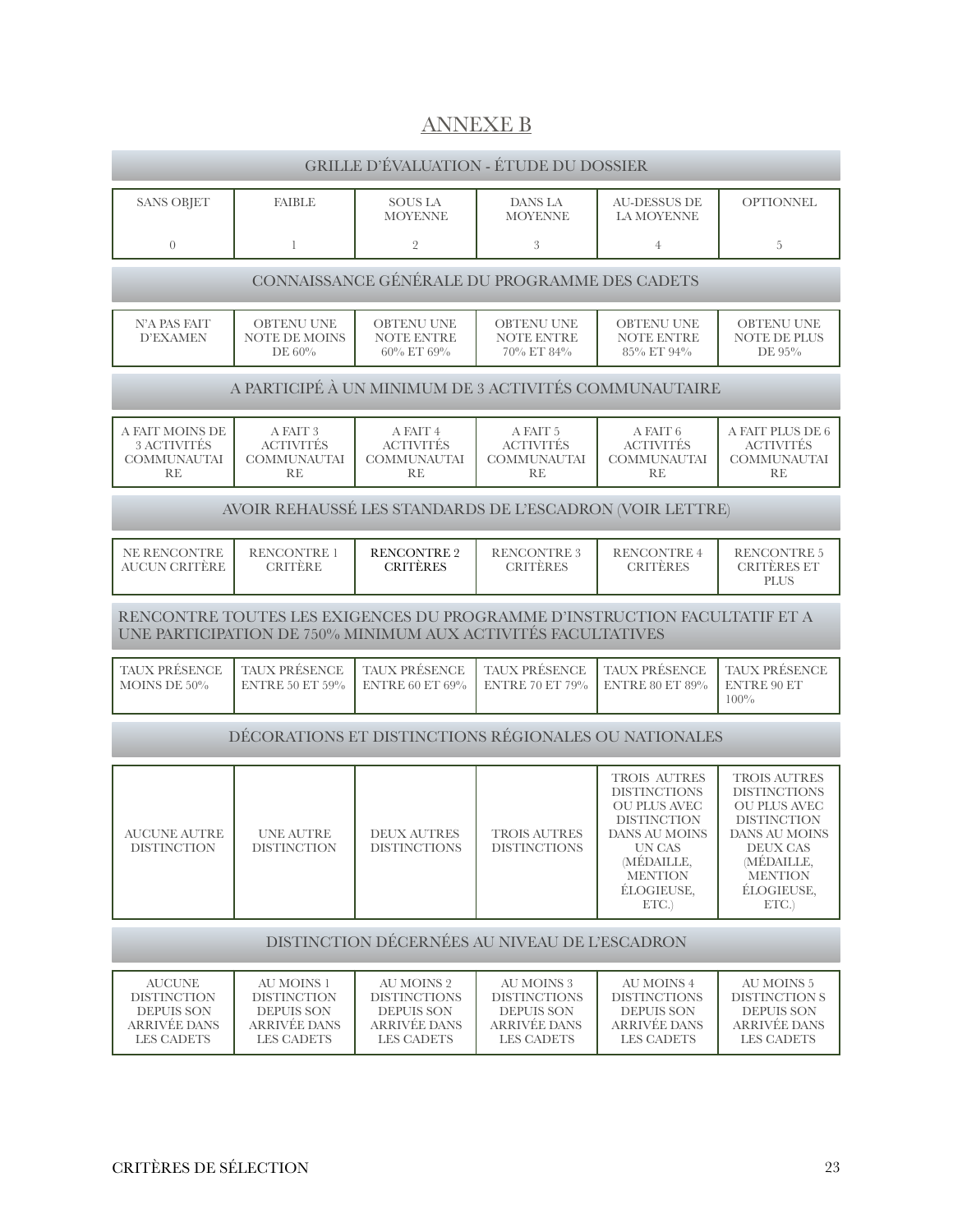#### NOTES DISCIPLINAIRES POSITIVES OU NÉGATIVES AU DOSSIER

| 3 NOTES<br>NEGATIVES OU<br>PLUS AU<br><b>DOSSIER</b><br>(-3 POINTS) | DEUX NOTES<br>NEGATIVES AU<br><b>DOSSIER</b><br>$(-2$ POINTS) | UNE NOTE<br>NÉGATIVE AU<br><b>DOSSIER</b><br>(-1 POINT) | AUCUNE NOTE<br>DISCIPLINAIRE<br>NEGATIVE OU<br>POSITIVE AU<br><b>DOSSIER</b> | AU MOINS UNE<br>NOTE POSITIVE<br>AU DOSSIER | DEUX NOTES<br>POSITIVES OU<br>PLUS AU<br><b>DOSSIER</b> |
|---------------------------------------------------------------------|---------------------------------------------------------------|---------------------------------------------------------|------------------------------------------------------------------------------|---------------------------------------------|---------------------------------------------------------|

#### ÊTRE RECONNU COMME UN MODÈLE PAR SES PAIRS

| AVOIR OBTENU<br>MOINS DE $10\%$<br><b>DES VOTES</b> | <b>AVOIR OBTENU</b><br><b>DES VOTES</b> | <b>AVOIR OBTENU</b><br><b>DES VOTES</b> | <b>AVOIR OBTENU</b><br>ENTRE 10 ET 25% LENTRE 26 ET 40% LENTRE 41 ET 55% LENTRE 56 ET 70%<br>DES VOTES | <b>AVOIR OBTENU</b><br><b>DES VOTES</b> | AVOIR OBTENU<br>$\perp$ PLUS DE 70% DES<br>VOTES |
|-----------------------------------------------------|-----------------------------------------|-----------------------------------------|--------------------------------------------------------------------------------------------------------|-----------------------------------------|--------------------------------------------------|
|-----------------------------------------------------|-----------------------------------------|-----------------------------------------|--------------------------------------------------------------------------------------------------------|-----------------------------------------|--------------------------------------------------|

#### AVOIR OBTENU LA RECOMMANDATION DU PERSONNEL

| OBTENU AUCUN<br>'OTE | <b>OBTENU</b><br><b>/OTE</b> | A OBTENU 2<br><b>TOTES</b> | <b>OBTENU</b> :<br>VOTES | <b>OBTENU</b><br><b>TOTES</b> | <b>IPLUS</b><br>. OBTENU<br>DE 4 VOTES |
|----------------------|------------------------------|----------------------------|--------------------------|-------------------------------|----------------------------------------|

| GRILLE D'ÉVALUATION - SECTION RÉPONSE AUX QUESTIONS |                                                                                                                                      |                                                                                                                                                                             |                                                                                                             |                                                                                                                                                                      |                                                                                                                                                                                                                                                                                                                                   |  |  |
|-----------------------------------------------------|--------------------------------------------------------------------------------------------------------------------------------------|-----------------------------------------------------------------------------------------------------------------------------------------------------------------------------|-------------------------------------------------------------------------------------------------------------|----------------------------------------------------------------------------------------------------------------------------------------------------------------------|-----------------------------------------------------------------------------------------------------------------------------------------------------------------------------------------------------------------------------------------------------------------------------------------------------------------------------------|--|--|
| <b>SANS OBJET</b>                                   | <b>FAIBLE</b>                                                                                                                        | <b>SOUS LA</b><br><b>MOYENNE</b><br>$\overline{2}$                                                                                                                          | DANS LA<br><b>MOYENNE</b><br>3                                                                              | <b>AU-DESSUS DE</b><br><b>LA MOYENNE</b><br>4                                                                                                                        | <b>EXCEPTIONNEL</b><br>.5                                                                                                                                                                                                                                                                                                         |  |  |
| <b>N'A PAS</b><br><b>RÉPONDU</b>                    | N'A PAS<br><b>RÉPONDU</b><br><b>CORRECTEMEN</b><br>T À LA<br><b>OUESTION OU A</b><br>TENTÉ DE<br><b>DEVINER LA</b><br><b>RÉPONSE</b> | A RÉPONDU<br><b>CORRECTEMEN</b><br>T À LA<br><b>QUESTION AVEC</b><br><b>OUELQUES</b><br>HÉSITATIONS OU<br>MANQUE DE<br><b>COHÉRENCE OU</b><br>DE CERTAINS<br><b>DÉTAILS</b> | A RÉPONDU<br><b>CORRECTEMEN</b><br>T À LA<br><b>QUESTION DE</b><br><b>FACON CLAIRE</b><br><b>ET CONCISE</b> | A RÉPONDU<br><b>CORRECTEMEN</b><br>T À LA<br><b>QUESTION DE</b><br>FACON CLAIRE<br>ET CONCISE, LA<br>RÉFLEXION EST<br><b>COHÉRENTE</b><br>AVEC LA<br><b>QUESTION</b> | A RÉPONDU<br><b>CORRECTEMEN</b><br>TÀLA<br><b>QUESTION AVEC</b><br><b>CONFIANCE ET</b><br>DE FACON<br><b>CLAIRE ET</b><br>CONCISE, LA<br>RÉFLEXION EST<br><b>COHÉRENTE</b><br>AVEC LA<br>QUESTION ET, LE<br>CAS ÉCHÉANT,<br>DÉNOTE UN<br>ESPRIT D'ÉQUIPE<br>OU D'UNITÉ<br>PLUTÔT QU'UNE<br><b>ATTITUDE</b><br><b>ÉGOCENTRIQUE</b> |  |  |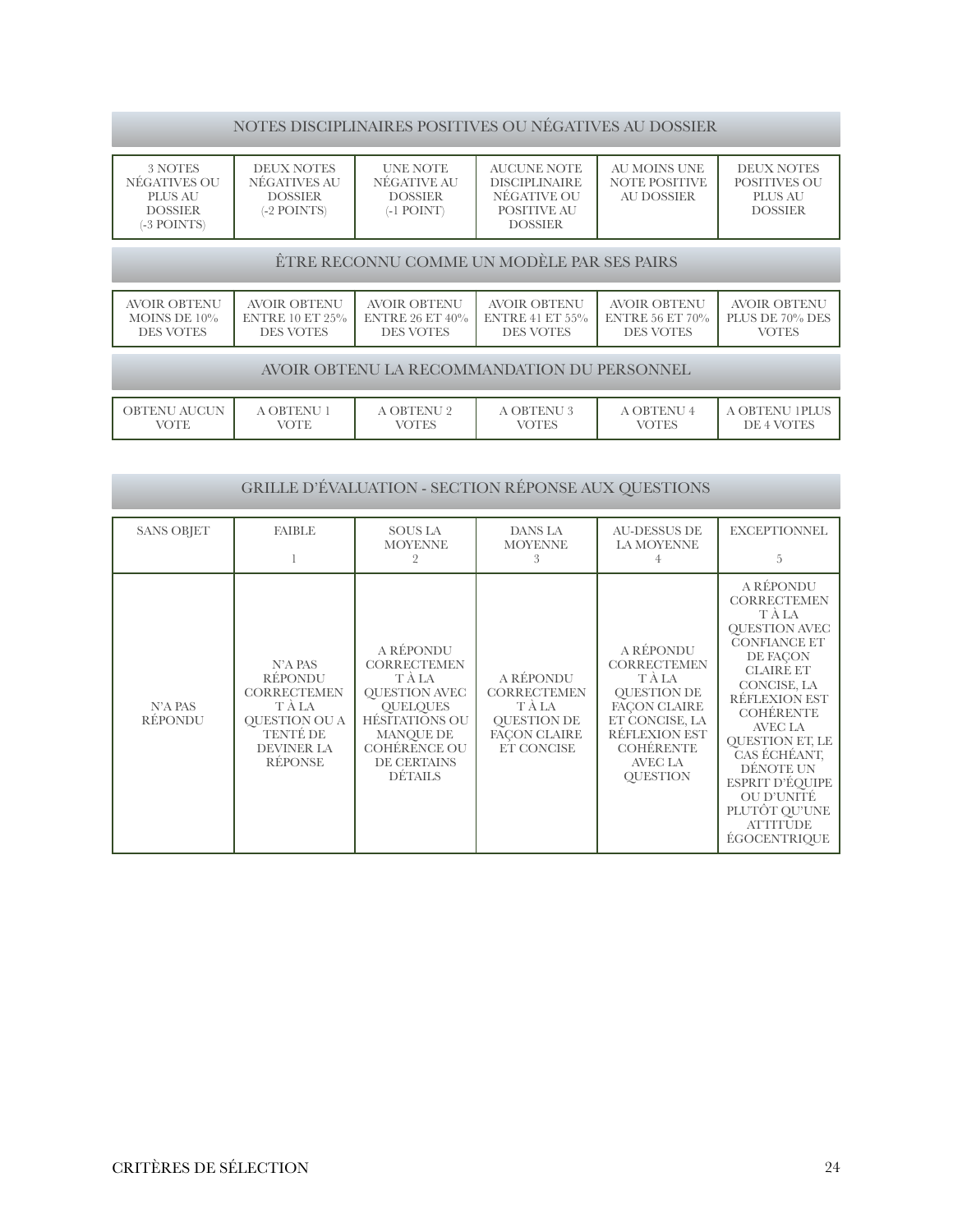## <span id="page-24-0"></span>MÉDAILLE DE SERVICE ET BARRETTE SUPPLÉMENTAIRE

CONDITIONS PRÉALABLES À LA SÉLECTION :

### MÉDAILLE :

- AVOIR COMPLÉTÉ, AVEC SUCCÈS, 4 ANNÉES DE LOYAUX; NE PAS AVOIR COMMIS D'INFRACTION SÉRIEUSE;
- AVOIR LA RECOMMANDATION DU COMMANDANT;

BARRETTE SUPPLÉMMENTAIRE :

- AVOIR COMPLÉTÉ, AVEC SUCCÈS, 1 ANNÉE SUPPLÉMENTAIRE; NE PAS AVOIR COMMIS D'INFRACTION SÉRIEUSE;
- AVOIR LA RECOMMANDATION DU COMMANDANT;

SÉLECTIONNÉ PAR :

COMMANDANT, PRÉSIDENT(E) DU COMITÉ DE SOUTIEN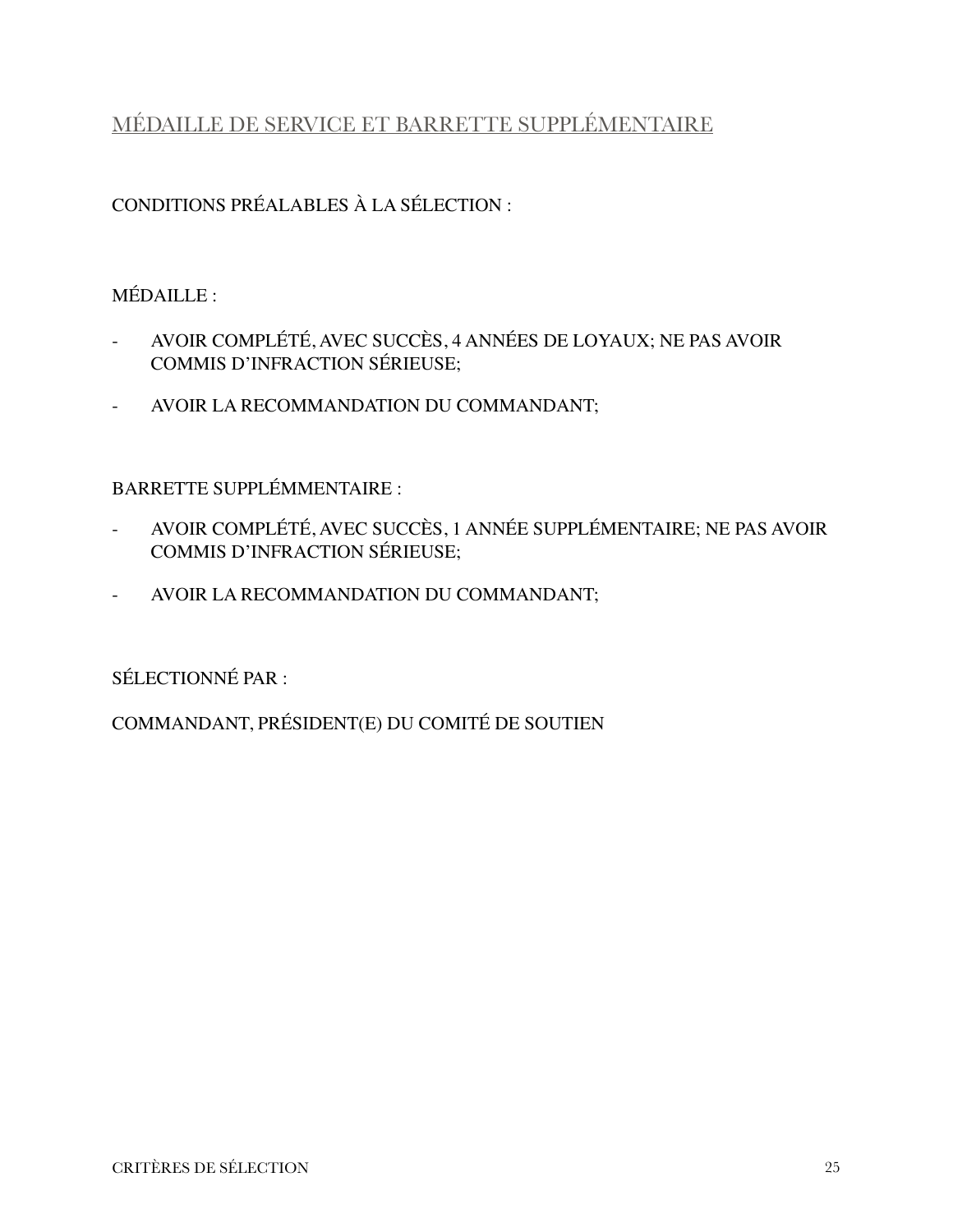# <span id="page-25-0"></span>TROPHÉE MEILLEUR PELOTON DE L'ANNÉE

- AVOIR GAGNÉ PELOTON DU MOIS ;
- EFFICACITÉ GÉNÉRALE ;
- SÉLECTIONNÉ PAR COMMANDANT, COMMANDANT-ADJOINT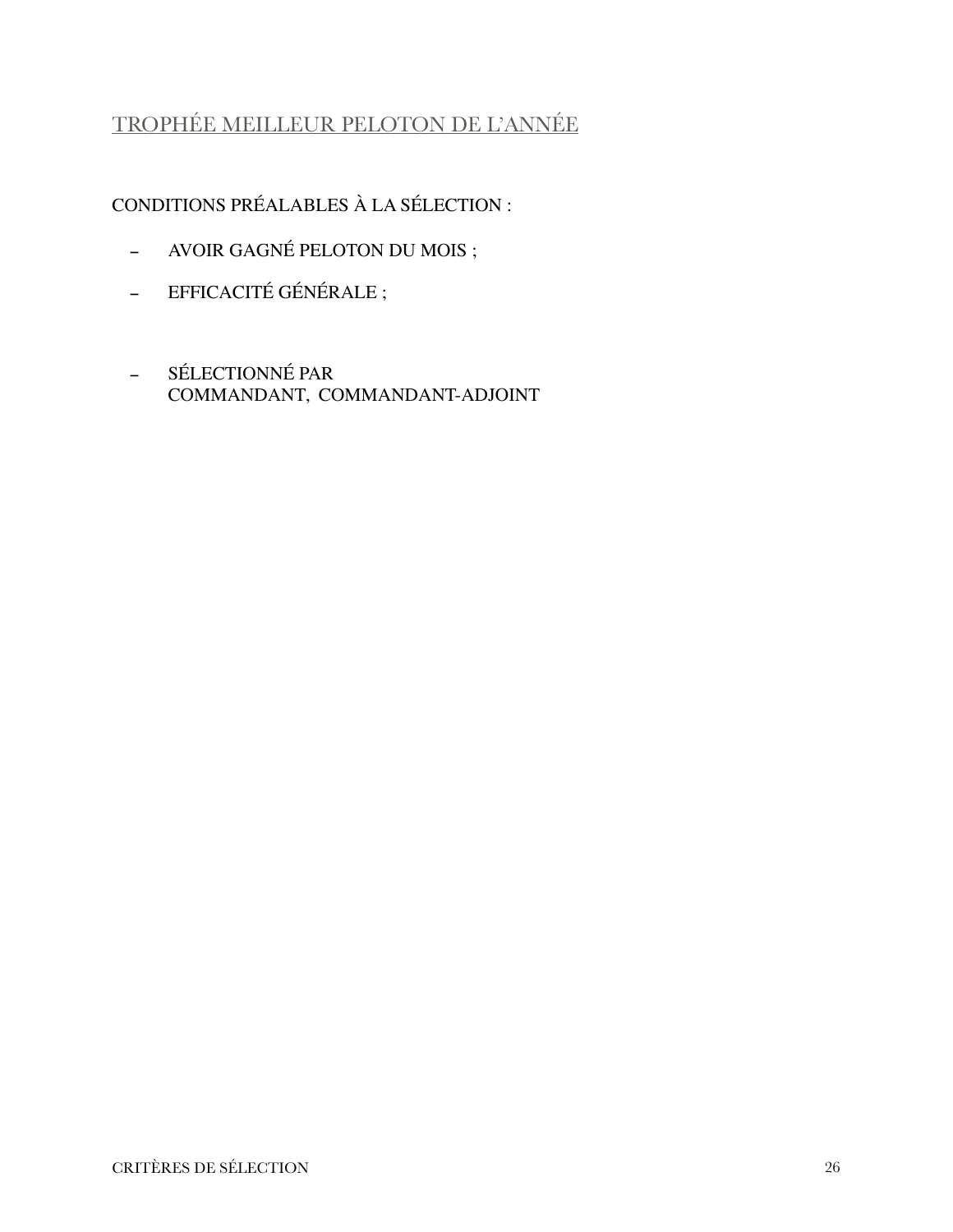# <span id="page-26-0"></span>TROPHÉE D'AMÉLIORATION/PERSÉVÉRANCE

- REMIS À UN CADET QUI S'EST LE PLUS AMÉLIORÉ ET QUI A PERSÉVÉRÉ AUX ACTIVITÉS DE L'ESCADRON, TOUT AU LONG DE L'ANNÉE ;
- DOIT ÊTRE RECOMMANDÉ PAR SON SUPÉRIEUR ;
- NE DOIT PAS AVOIR DE RAPPORT VERBAL OU ÉCRIT ;
- SÉLECTIONNÉ PAR : COMMANDANT-ADJOINT